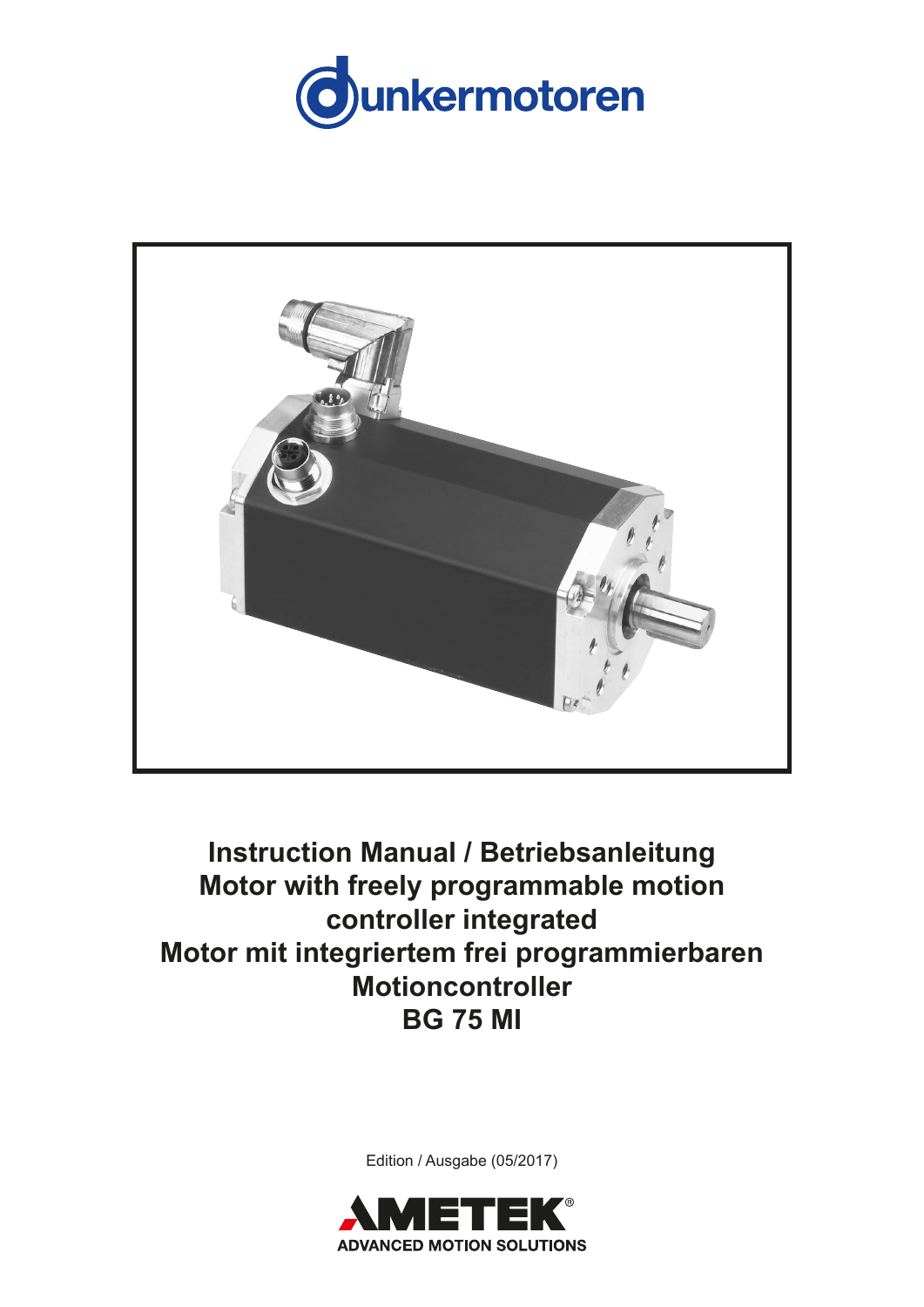

|                                                                                                                                                                                                                                                                          | Page                                    |
|--------------------------------------------------------------------------------------------------------------------------------------------------------------------------------------------------------------------------------------------------------------------------|-----------------------------------------|
| <b>1 Contents</b>                                                                                                                                                                                                                                                        | $\mathbf 2$                             |
| 2 About this document                                                                                                                                                                                                                                                    | 3                                       |
| <b>3 General description</b><br>3.1 Motor range BG 75 MI<br>3.2 Explanations of terms used<br>3.3 Proper use                                                                                                                                                             | 4<br>$\overline{4}$<br>5<br>6           |
| <b>4 Safety instructions</b>                                                                                                                                                                                                                                             | 7                                       |
| 5 Technical data, accessories<br>5.1 Electrical data<br>5.2 Mechanical data<br>5.3 Motor installation drawing<br>5.4 Motor BG 75x25 MI<br>5.5 Motor BG 75x50 MI<br>5.6 Motor BG 75x75 MI<br>5.7 Optional attachments                                                     | 8<br>8<br>8<br>9<br>9<br>10<br>10<br>11 |
| 6 Types of operation                                                                                                                                                                                                                                                     | 11                                      |
| <b>7 Protective functions</b><br>7.1 Ballast circuit<br>7.2 Over-temperature protection<br>7.3 Current limitation                                                                                                                                                        | 12<br>12<br>12<br>12                    |
| 8 Installation/ terminal assignment<br>8.1 Mechanical assembly<br>8.2 Electro-magnetic compatibility<br>8.3 Protective earth connection<br>8.4 Motor power supply<br>8.5 Power supply electronic and<br>signal interface<br>8.6 Schematic circuit of the digital outputs | 13<br>13<br>13<br>14<br>14<br>16<br>17  |
| 8.7 Schematic circuit of the digital inputs<br>8.8 Maximum cable length and<br>power supply<br>8.9 CAN field bus connection                                                                                                                                              | 17<br>18<br>19                          |
| 9 Commissioning                                                                                                                                                                                                                                                          | 20                                      |
| 9.1 Schematic circuit for power supply<br>controller/ motor BG75 MI                                                                                                                                                                                                      | 21                                      |
| 10 Maintenance & Service<br>10.1 Maintenance, taking out of service                                                                                                                                                                                                      | 22                                      |
| and disposal<br>10.2 Service & Support<br>10.3 Scope of delivery and accessories<br>10.4 Download PDF-Data                                                                                                                                                               | 22<br>23<br>23<br>23                    |

|                                                                                                                                                                                                             | <b>Seite</b>                            |
|-------------------------------------------------------------------------------------------------------------------------------------------------------------------------------------------------------------|-----------------------------------------|
| 1 Inhalt                                                                                                                                                                                                    | $\mathbf 2$                             |
| 2 Über dieses Dokument                                                                                                                                                                                      | 3                                       |
| 3 Allgemeine Beschreibung<br>3.1 Motorbaureihe BG 75 MI<br>3.2 Begriffserklärungen<br>3.3 Bestimmungsmäßige Verwendung                                                                                      | 4<br>4<br>5<br>6                        |
| <b>4 Sicherheitshinweise</b>                                                                                                                                                                                | 7                                       |
| 5 Technische Daten, Zubehör<br>5.1 Elektrische Daten<br>5.2 Mechanische Daten<br>5.3 Motormaßzeichnung<br>5.4 Motor BG 75x25 MI<br>5.5 Motor BG 75x50 MI<br>5.6 Motor BG 75x75 MI<br>5.7 Optionale Anbauten | 8<br>8<br>8<br>9<br>9<br>10<br>10<br>11 |
| <b>6 Betriebsarten</b>                                                                                                                                                                                      | 11                                      |
| <b>7 Schutzfunktionen</b><br>7.1 Ballastschaltung<br>7.2 Übertemperaturschutz<br>7.3 Strombegrenzung                                                                                                        | 12<br>12<br>12<br>12                    |
| 8 Installation/ Anschlußbelegung<br>8.1 Mechanische Montage<br>8.2 Elektromagnetische Verträglichkeit<br>8.3 Schutzleiter Anschluss<br>8.4 Leistungsversorgung Motor<br>8.5 Elektronikversorgung und        | 13<br>13<br>13<br>14<br>14              |
| Signalschnittstelle<br>8.6 Prinzipschaltung der Digitalausgänge<br>8.7 Prinzipschaltung der Digitaleingänge<br>8.8 Maximale Kabellängen und                                                                 | 16<br>17<br>17                          |
| Spannungsversorgung<br>8.9 CAN-Feldbusanschluss                                                                                                                                                             | 18<br>19                                |
| 9 Inbetriebnahme<br>9.1 Prinzipschaltbild Spannungsversorgung<br>Regler/ Motor BG75 MI                                                                                                                      | 20<br>21                                |
| 10 Wartung & Service                                                                                                                                                                                        | 22                                      |
| 10.1 Wartung, Ausserbetriebsetzung<br>und Entsorgung<br>10.2 Service & Support<br>10.3 Lieferumfang und Zubehör<br>10.4 Download PDF-Daten                                                                  | 22<br>23<br>23<br>23                    |

2 Instruction Manual/Betriebsanleitung **BG 75 MI**, Version: 1.0 en\_de © 2010 Dunkermotoren GmbH; D-79848 Bonndorf; Germany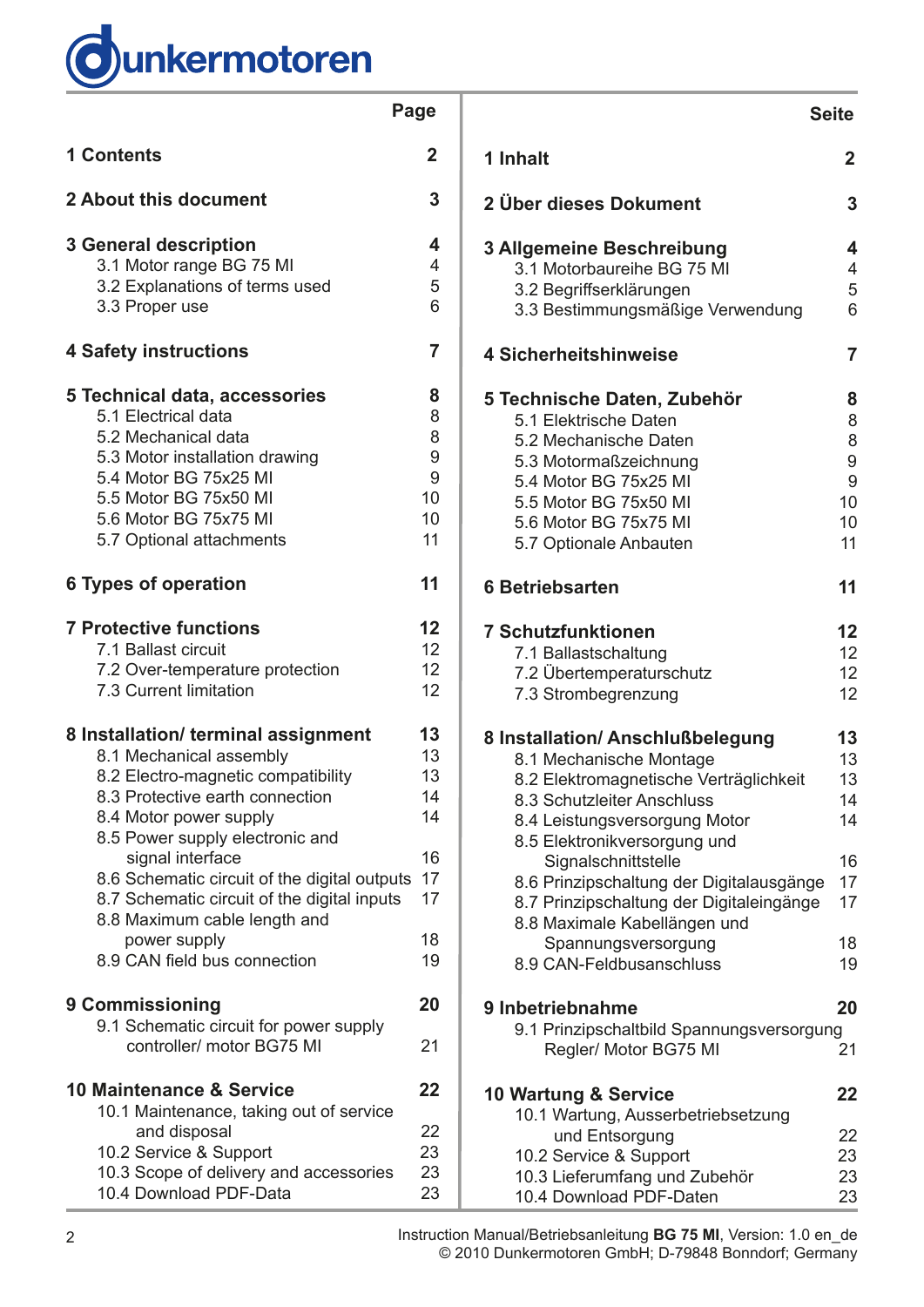

# <span id="page-2-0"></span>**2 About this document**

These operating instructions introduce you to the CAN drive and inform you about all necessary steps for installation and carrying out initial functional tests. Further information about field bus operation of the drive is provided by the Software Manual, the parameterisation list, and from the various publications of the CIA (CAN in Automation Organisation) available at: www.can-cia.de.



**Before commissioning, it is essential that the safety instructions in the relevant section are read and understood, and then observed! Non-observance can result in danger WARNING WARNUNGto persons or damage to the machine.**

▶ Disconnect the electrical power  **supply!**



**Read and observe the warnings in this dokument. Warnings are there to protect you from danger, and to help you to avoid damage to** 



**Instructions explain the advantages of certain settings and help you use the device to the best possible effect.**

# **2 Über dieses Dokument**

Die vorliegende Betriebsanleitung stellt Ihnen die CAN-Antriebe vor und informiert Sie über alle Schritte zur Installation der Antriebe und zur Durchführung erste Funktionstests. Weitere Informationen zum Feldbusbetrieb der Antriebe erhalten Sie aus der Software-Anleitung, der Parametrierliste und diversen Unterlagen der CIA (Can in Automation Organisation): www.can-cia.de.



**Vor der Inbetriebnahme sind unbedingt die Sicherheitshinweise zu lesen und zu beachten! Eine Nichtbeachtung kann zu Gefahren bei Personen oder Beschädigungen an der Maschine führen.**

> **► Gerät spannungsfrei schalten !**



**Lesen und befolgen Sie in diesem Dokument die Warnhinweise sorgfältig. Die Warnhinweise sollen Sie vor Gefahr schützen oder helfen Ihnen, eine Beschädigung des Gerätes zu vermeiden. HINWEIS**



**Hinweise erläutern Ihnen Vorteile bestimmter Einstellungen und helfen Ihnen, den optimalen Nutzen aus dem Gerät zu ziehen. HINWEIS**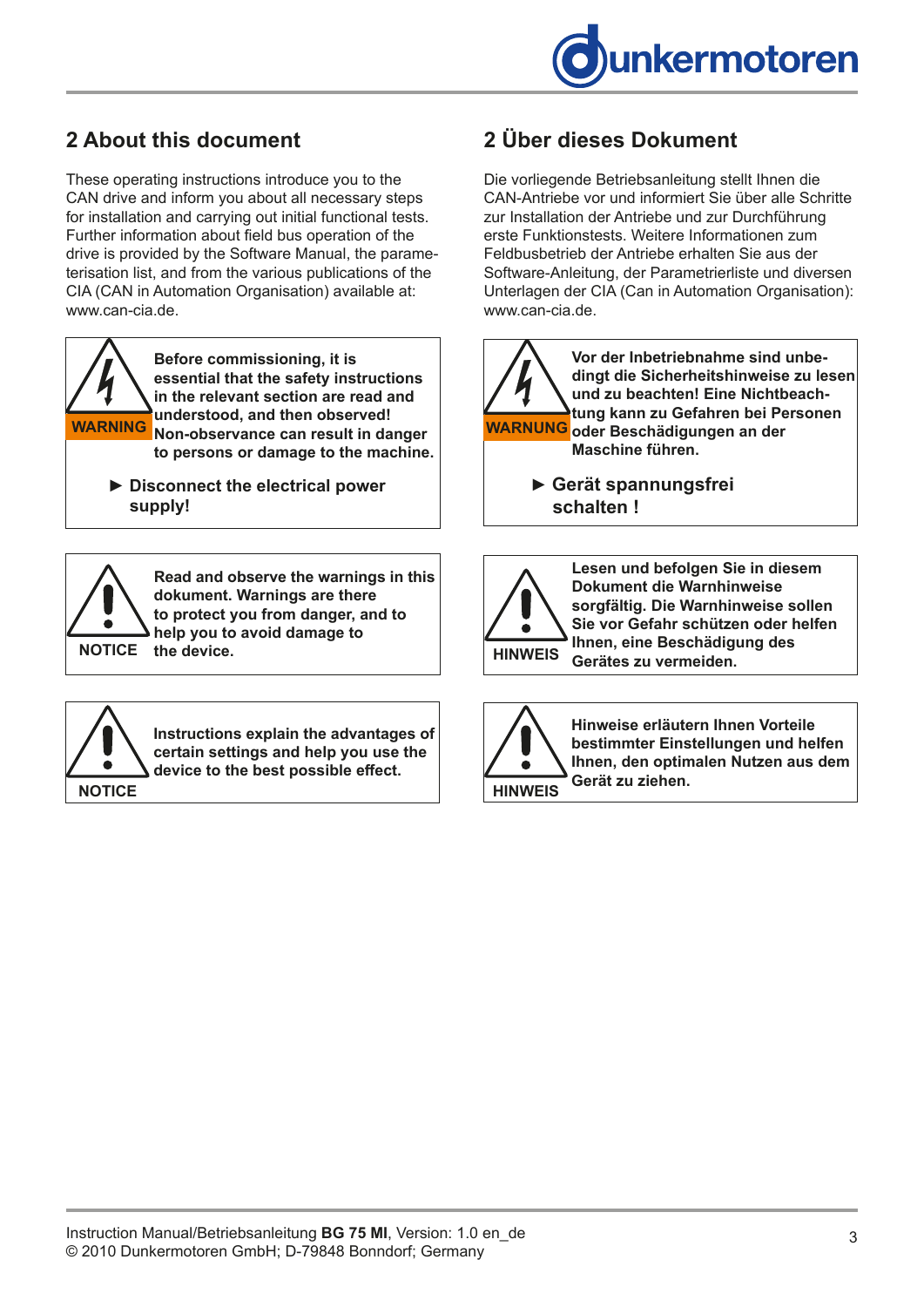<span id="page-3-0"></span>

# **3 General description**

### **3.1 Motor range BG 75 MI**

Motors in the BG 75 MI range are brushless servo-motors with an integral motion controller and CAN bus interface (CAN-open Drive Profile DSP 402). With the aid of the integrated motion controller and an integral rotor-position sensor, complex drive profiles can be run.

The most important parameters of a trajectory, such as position, speed, and acceleration settings can be changed "on the fly" via the CAN interface. By means of the integrated incremental encoder with a resolution 4096 (4x 1024) increments per revolution, a very high positioning accuracy with very good regulating characteristics can be achieved. Except for ball bearings, these motors have no parts that are subject to wear and are therefore ideally suited to continuous operation. Further significant advantages of these drives are their highly dynamic performance, their compact design, their wide regulation range, their low moment of inertia, and robust construction.

On request, motors in the BG 75 MI range can be combined with planetary or worm gears, which are available in a very wide range of reduction ratios.

# **3 Allgemeine Beschreibung**

#### **3.1 Motorbaureihe BG 75 MI**

Bei der Motorbaureihe BG 75 MI handelt es sich um bürstenlose DC-Servomotoren mit integriertem Motioncontroller und CAN-Bus Schnittstelle (CANopen Drives Profil DSP 402). Mit Hilfe des integrierten Motioncontrollers und eines integrierten Rotorlagegebers können auch komplexe Fahrprofile abgearbeitet werden. Die wesentlichen Parameter einer Trajektorie wie Positions-, Geschwindigkeits- und Beschleunigungswerte können über die Can-Schnittstelle auch "in fly" verändert werden.

Durch den integrierten Inkrementalgeber mit einer Auflösung von 4096 (4x 1024) Inkrementen pro Umdrehung werden eine hohe Positioniergenauigkeit und sehr gute Regeleigenschaften erreicht.

Der Motor hat außer den Kugellagern keine Verschleißteile und eignet sich deshalb hervorragend auch für Dauerbetrieb. Weitere wesentliche Vorteile des Antriebs liegen in seiner hohen Dynamik, der kompakten Bauweise, dem großen Regelbereich, dem geringen Trägheitsmoment und des robusten Aufbaus.

Die Motoren BG 75 MI können auf Wunsch auch mit Planeten-, oder Schneckengetrieben mit einer Vielzahl fein abgestimmter Untersetzungen kombiniert werden.

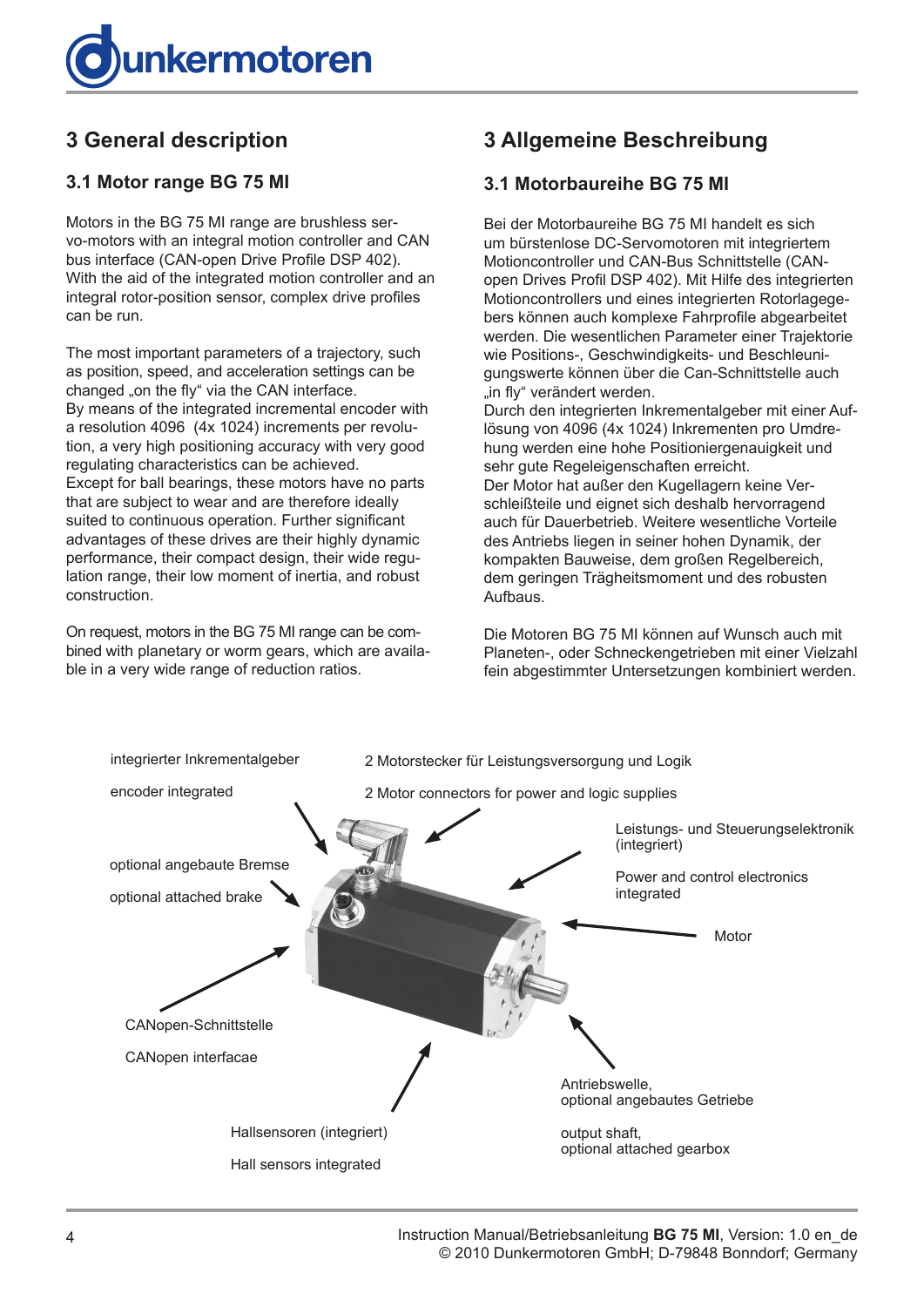

# <span id="page-4-0"></span>**3.2 Explanations of terms used**

| <b>Baud rate</b>       | Speed of transmission<br><b>or</b><br>communication                                                                                                                                         |
|------------------------|---------------------------------------------------------------------------------------------------------------------------------------------------------------------------------------------|
| Bus                    | A communication network<br>in which all nodes can be<br>reached via passive links, and<br>communication is possible in<br>both directions                                                   |
| <b>CAN</b> master      | "Command centre" of a bus                                                                                                                                                                   |
| CANopen                | A group of profiles for net-<br>works in the following fields<br>of application: industrial au-<br>tomation, medical equipment,<br>building automation, railway<br>vehicles, ships, trucks, |
| Default settings       | Preset values                                                                                                                                                                               |
| <b>DSP 402</b>         | CANopen device profile for<br>drives and controllers                                                                                                                                        |
| Hall sensors           | Sensors for determining the<br>position of a rotor                                                                                                                                          |
| Incremental<br>encoder | Digital position indicator. An in-<br>ternal logic processes a signal<br>from photodiodes to produce<br>two square-wave signals with<br>a phase difference of 90°.                          |
| Commutation            | The motor voltage is distribu-<br>ted in blocks by an electronic<br>controller                                                                                                              |
| Node ID                | Device number/address -<br>must be assigned to every<br>device in a bus system                                                                                                              |
| Position mode          | Regulation of position                                                                                                                                                                      |
| <b>SVEL Mode</b>       | Fast speed regulation as a<br>subordinate speed controller<br>for a higher-level positioning<br>system<br>(e.g. a CNC-control system).                                                      |
| Torque mode            | Torque regulation, also referred<br>to as "Current Mode"                                                                                                                                    |
| Trajectory             | Sequence of motions                                                                                                                                                                         |
| Velocity mode          | Speed regulation                                                                                                                                                                            |

# **3.2 Begriffserklärungen**

| <b>Baud rate</b>     | Übertragungs-/ Kommunikati-<br>onsgeschwindigkeit                                                                                                                                   |
|----------------------|-------------------------------------------------------------------------------------------------------------------------------------------------------------------------------------|
| <b>Bus</b>           | Kommunikationsnetzwerk bei<br>dem alle Knoten über passive<br>Links erreicht werden können<br>und Kommunikation in beide<br>Richtungen möglich ist                                  |
| <b>CAN Master</b>    | "Kommandozentrale" im Bus                                                                                                                                                           |
| CANopen              | Eine Gruppe von Profilen für<br>Netzwerke in folgenden Anwen-<br>dungen: IndustrielleAutomation,<br>Medizintechnik, Gehäuseau-<br>tomation, Schienenfahrzeuge,<br>Seefahrt, Trucks, |
| Defaultwerte         | Voreingestellte Werte                                                                                                                                                               |
| <b>DSP 402</b>       | CANopen Geräteprofil<br>An-<br>triebe und Regler                                                                                                                                    |
| Hallsensoren         | Sensor zur Positionsbestim-<br>mung des Rotors                                                                                                                                      |
| Inkrementalgeber     | Digitaler Lagegeber. Eine in-<br>terne Logik erzeugt aus dem<br>Signal von Fotodioden zwei<br>um 90° verschobene Recht-<br>ecksignale.                                              |
| Kommutierung         | wird<br>Die<br>Motorspannung<br>durch eine Elektronik block-<br>weise weitergeschaltet                                                                                              |
| Node-ID              | Gerätenummer/-adresse, die<br>jedem Gerät in einem Bus-<br>system zugeordnet werden<br>muss                                                                                         |
| <b>Position Mode</b> | Lageregelung                                                                                                                                                                        |
| <b>SVEL Mode</b>     | Drehzahlregelung<br>Schnelle<br>als untergelagerter Drehzahl-<br>regler für übergeordnete Po-<br>sitioniersysteme<br>(z.B. CNC-Steuerungen).                                        |
| <b>Torque Mode</b>   | Auch "Current Mode", Dreh-<br>momentregelung                                                                                                                                        |
| Trajektorie          | Bewegungsablauf                                                                                                                                                                     |
| <b>Velocity Mode</b> | Drehzahlregelung                                                                                                                                                                    |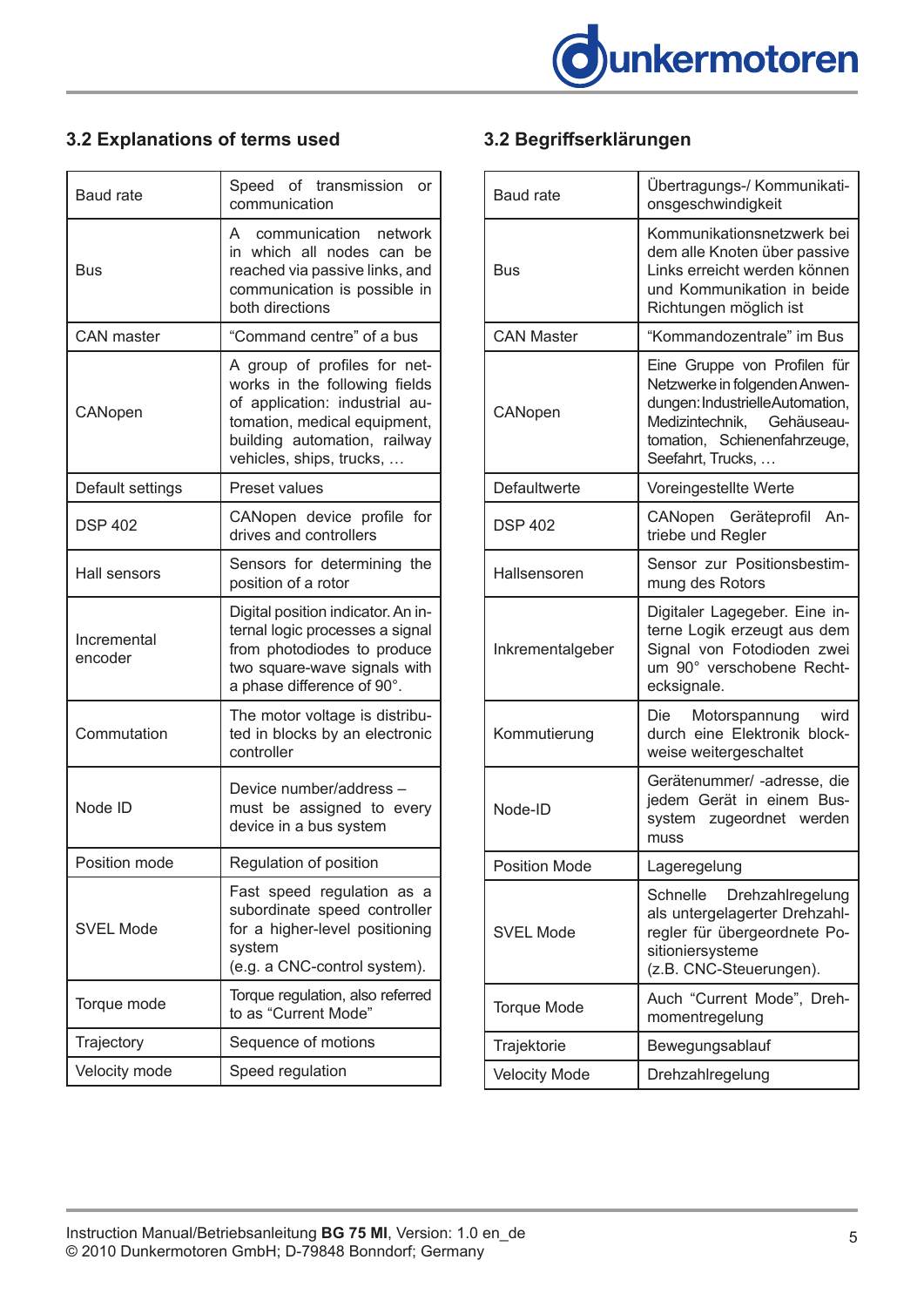<span id="page-5-0"></span>

### **3.3 Proper use**

- -The BG 75 MI is a vendor part and may be used in the configuration described in machines and plant (industrial sector).
- The drive must be securely mounted and must only be used with the cables and accessories specified by Dunkermotoren.
- The drive may only be put into service after the complete system has been installed with due attention to EMC aspects..

#### **3.3 Bestimmungsmäßige Verwendung**

- Der BG 75 MI ist ein Zulieferteil und darf in der beschriebenen Konfiguration in Maschinen und Anlagen eingesetzt werden (industrieller Bereich).
- Der Antrieb muss fest montiert werden und darf nur mit den von Dunkermotoren spezifizierten Kabeln und Zubehörteilen eingesetzt werden.
- Der Antrieb darf erst nach EMV-gerechter Montage des Gesamtsystems in Betrieb genommen werden.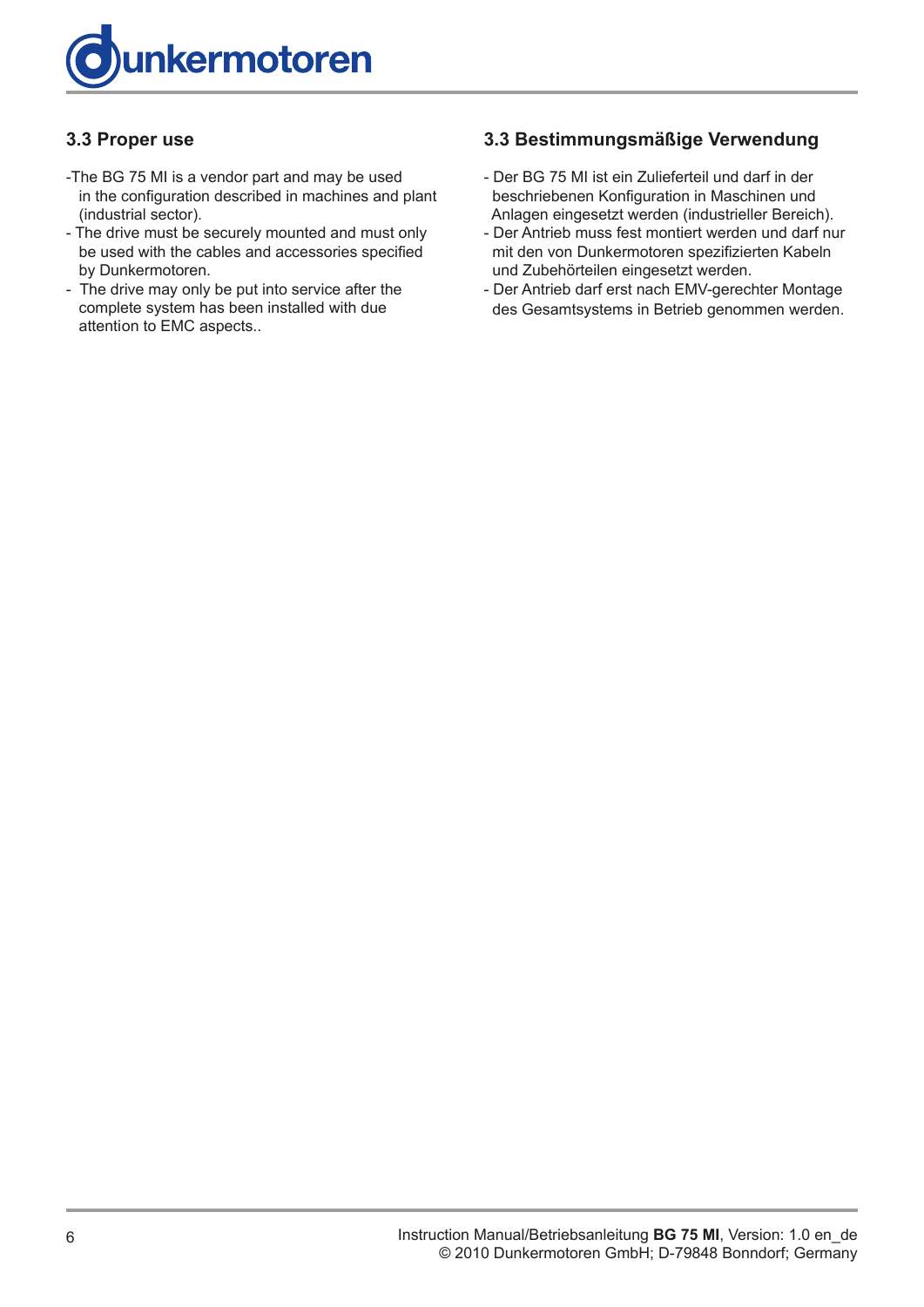



▶ Disconnect the electrical power  **supply!**



**The drive must only be installed and adjusted by qualified persons in accordance with the relevant standards.** 

**Qualified persons are those who: NOTICE**

- **► on the basis of their experience, can recognise and avoid potential dangers.**
- **► are familiar with the accident-prevention regulations for the equipment deployed.**
- ▶ are able to connect circuits and install  **equipment in accordance with the standards and regulations.**



**To ensure trouble-free operation, appropriate methods of transport and conditions of storage must be deployed.**

**Please store the drive so that it is protected from:**

 **► dust, dirt and moisture**

**Take care also at the storage conditions:**

 **► e.g. storage temperature!** (See technical data)

**Transport the drive under storage conditions**

 **► protection against shock**

# <span id="page-6-0"></span>**4 Safety instructions 4 Sicherheitshinweise**



 **► Gerät spannungsfrei schalten !**

**Die Antriebe dürfen nur von qualifiziertem Personal nach den entsprechenden Normen eingebaut**   $\bullet$ **und eingerichtet werden. Als qualifiziert gilt eine Person dann, HINWEIS**

- **► wenn ihre Erfahrung mögliche Gefahren vermeiden kann.**
- ▶ wenn ihr die Unfallverhütungsvor **schriften bekannt sind.**
- **► wenn sie gemäß den Normen Stromkreise und Geräte in Betrieb setzen und installieren darf.**



**Der störungsfreie Betrieb setzt entsprechende Lagerung und Transport nach den entsprechenden Vorgaben voraus.**

**Lagern Sie bitte den Antrieb geschützt vor:**

 **► Staub, Schmutz und Feuchtigkeit!**

**Achten Sie auch auf die Lagerbedingungen:** 

**► z.B. Lagerungstemperatur!** (Siehe technische Daten)

**Transportieren Sie die Antriebe unter Lagerbedingungen:**

**► stoßgeschützt**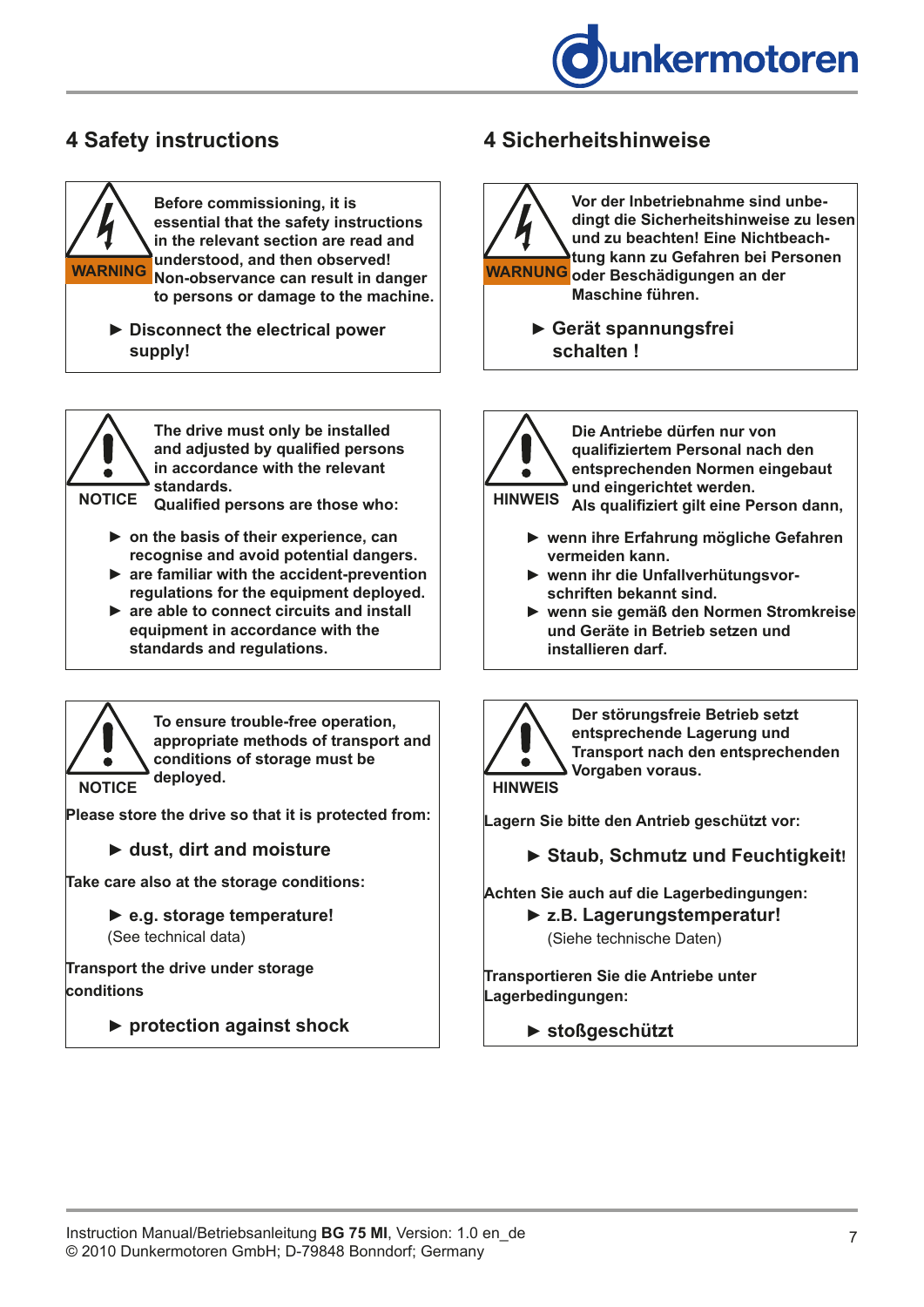<span id="page-7-0"></span>

# **5 Technical data, accessories**

### **5.1 Electrical data**

| Permissible<br>speed range                   | 05000 rpm                                  |
|----------------------------------------------|--------------------------------------------|
| Permissible motor voltage                    | 1050 VDC                                   |
| Low-voltage cut-off<br>motor                 | $<$ 10 VDC                                 |
| Permissible control voltage                  | 24 VDC +/- 20%                             |
| Low-voltage cut-off<br>logic                 | < 18 VDC                                   |
| Permissible ripple                           | Max. 5%                                    |
| Fuse                                         | required externally                        |
| Over-temperature cut-off                     | > 115°C temperature<br>of output stage PCB |
| Max. peak current in<br>intermediate circuit | 50 A                                       |
| Current draw of 24V logic<br>supply          | 70 mA + DOs                                |

### **5.2 Mechanical data**

| Temperature range of motor               | $-20^{\circ}$ C+100 $^{\circ}$ C<br>housing temperature        |
|------------------------------------------|----------------------------------------------------------------|
| Recommended ambient<br>temperature range | $0^{\circ}$ C50 $^{\circ}$ C                                   |
| Relative humidity<br>(non-condensing)    | Max. 90 %                                                      |
| Degree of protection *)                  | IP50 (in special<br>versions, up to IP65)                      |
| Connector plug 12-pin<br>(logic)         | Round plug to DIN<br>45326, Amphenol,<br>C091                  |
| Connector plug 4-pin<br>(power stage)    | Round plug M17,<br>Intercontec                                 |
| Connector plug 5-pin<br>(CAN)            | Round plug M12,<br>Binder, Series 763<br>Art.No. 09-3443-00-05 |

\*) The degree of protection quoted refers only to the housing of motor or gearbox. Shaft sealing must be provided by the customer. Only when the shaft seals provide adequate protection against dust and water can the drive be used in an environment which calls for IP65.

# **5 Technische Daten, Zubehör**

### **5.1 Elektrische Daten**

| Zulässiger<br>Drehzahlbereich            | 05000 rpm                                            |
|------------------------------------------|------------------------------------------------------|
| Zulässige Motorspannung                  | 1050 VDC                                             |
| Unterspannungs-<br>abschaltung Motor     | $<$ 10 VDC                                           |
| Zulässige Steuerspannung                 | 24 VDC +/- 20%                                       |
| Unterspannungs-<br>abschaltung Logik     | < 18 VDC                                             |
| Zulässige Restwelligkeit                 | Max. 5%                                              |
| Absicherung                              | extern erforderlich                                  |
| Übertemperaturabschaltung                | > 115°C Temperatur<br>der Endstufen-<br>Leiterplatte |
| Max. Spitzenstrom im<br>Zwischenkreis    | 50 A                                                 |
| Stromaufnahme der<br>24V-Logikversorgung | $70$ mA + DOs                                        |

### **5.2 Mechanische Daten**

| Temperaturbereich Motor                            | $-20^{\circ}$ C + 100 $^{\circ}$ C<br>Gehäusetemperatur            |
|----------------------------------------------------|--------------------------------------------------------------------|
| Empfohlener Umge-<br>bungstemperaturbereich        | $0^{\circ}$ C50 $^{\circ}$ C                                       |
| Relative Luftfeuchtigkeit<br>(nicht kondensierend) | Max. 90 %                                                          |
| Schutzart *)                                       | IP50 (in Sonderaus-<br>führung bis IP65)                           |
| Anschlußstecker<br>12-polig (Logik)                | Rundstecker nach<br>DIN 45326,<br>Fa. Amphenol, C091               |
| Anschlußstecker 4-polig<br>(Leistung)              | Rundstecker M17<br>Fa. Intercontec                                 |
| Anschlußstecker 5-polig<br>(CAN)                   | Rundstecker M12,<br>Fa. Binder, Serie 763<br>Art.Nr. 09-3443-00-05 |

\*) Die angegebene Schutzart bezieht sich nur auf das Motor- bzw. Getriebegehäuse. Die Abdichtung der Welle ist vom Kunden vorzunehmen. Nur wenn der Wellenaustritt staub- und wassergeschützt montiert wird, kann der Antrieb in einer Umgebung entsprechend IP65 eingesetzt werden.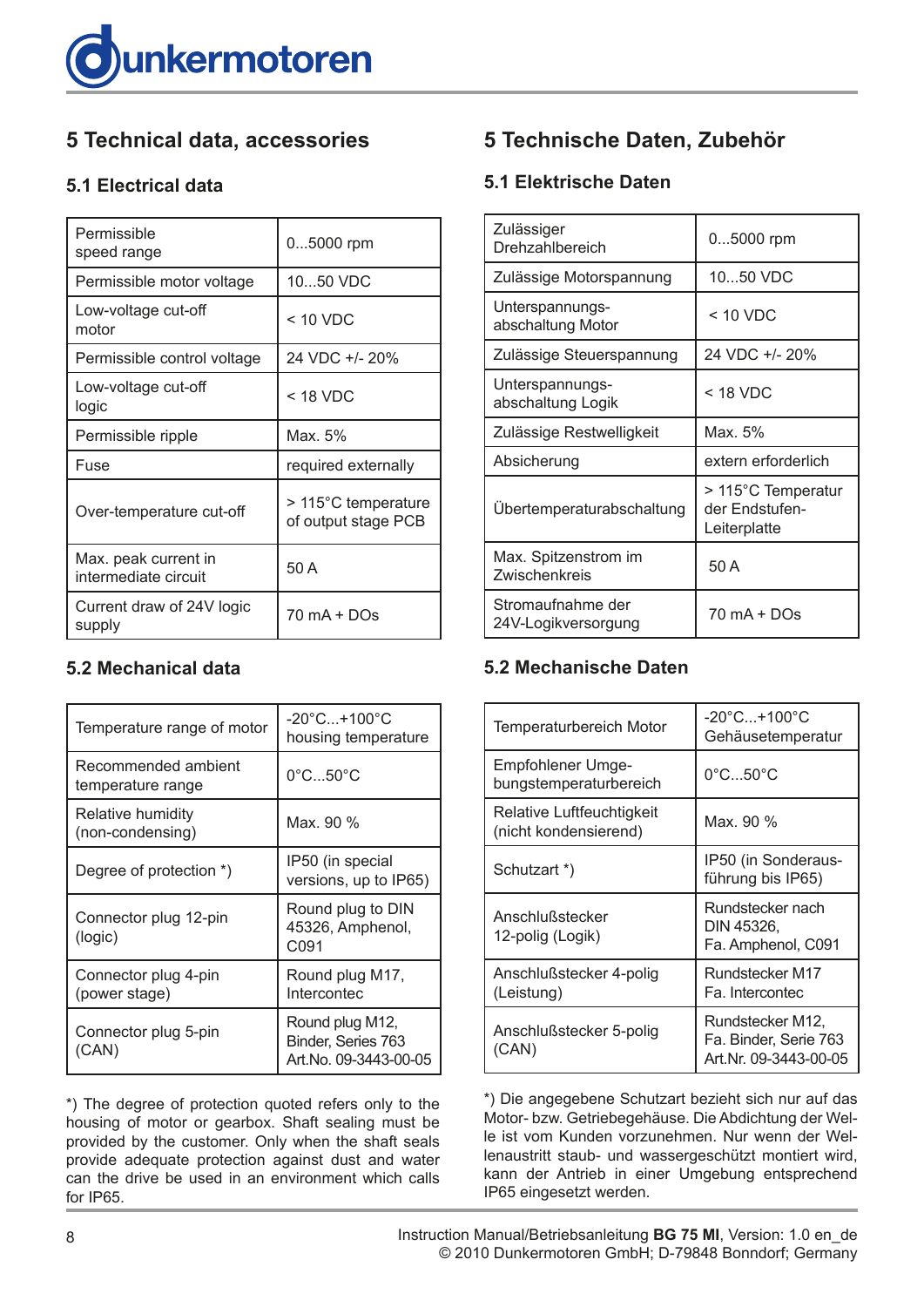

### <span id="page-8-0"></span>**5.3 Motor installation drawing**

### **5.3 Motormaßzeichnung**



#### **5.4 Motor BG 75x25 MI**

| Nominal voltage                       | 24 V              | 40 V     |
|---------------------------------------|-------------------|----------|
| Nominal power                         | 250 W             | 284 W    |
| Nominal torque                        | 61 Ncm            | 71 Ncm   |
| Nominal speed                         | 3900 rpm          | 3820 rpm |
| <b>Pulses</b><br>per round (optional) | 4x1024 (4096) ppr |          |
| Nominal current                       | 12,2A             | 8,3A     |
| Demagnetization current               | 48 A              | 28 A     |
| Weight                                | ca. 1600 g        |          |

### **5.4 Motor BG 75x25 MI**

| Nennspannung                               | 24 V              | 40 V     |
|--------------------------------------------|-------------------|----------|
| Nennleistung                               | 250 W             | 284 W    |
| Nenndrehmoment                             | 61 Ncm            | 71 Ncm   |
| Nenndrehzahl                               | 3900 rpm          | 3820 rpm |
| Geberimpulse pro Um-<br>drehung (optional) | 4x1024 (4096) ppr |          |
| Nennstrom                                  | 12,2A             | 8,3A     |
| Entmagnetisierstrom                        | 48 A              | 28 A     |
| Gewicht                                    | ca. 1600 g        |          |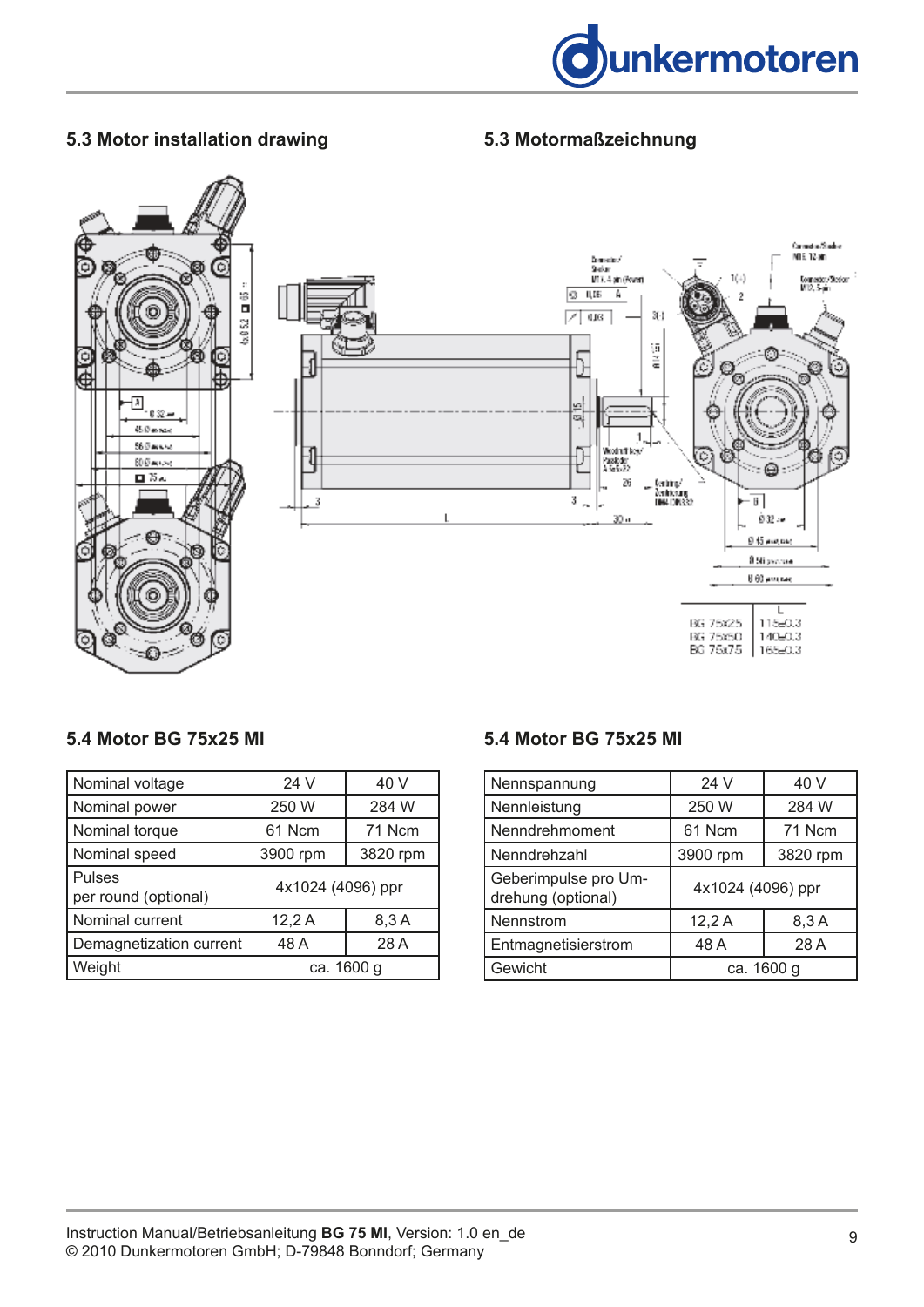<span id="page-9-0"></span>

### **5.5 Motor BG 75x50 MI**

| Nominal voltage                       | 24 V              | 40 V     |
|---------------------------------------|-------------------|----------|
| Nominal power                         | 320 W             | 400 W    |
| Nominal torque                        | 76 Ncm            | 98 Ncm   |
| Nominal speed                         | 4050 rpm          | 3900 rpm |
| <b>Pulses</b><br>per round (optional) | 4x1024 (4096) ppr |          |
| Nominal current                       | 16,0A             | 11,2A    |
| Demagnetization current               | 48 A              | 28 A     |
| Weight                                | ca. 2200 g        |          |

### **5.6 Motor BG 75x75 MI**

| Nominal voltage                       | 40 V              |
|---------------------------------------|-------------------|
| Nominal power                         | 450 W             |
| Nominal torque                        | <b>116 Ncm</b>    |
| Nominal speed                         | 3700 rpm          |
| <b>Pulses</b><br>per round (optional) | 4x1024 (4096) ppr |
| Nominal current                       | 12.7A             |
| Demagnetization current               | 52 A              |
| Weight                                | ca. 2800 g        |

\*) The nominal torque depends on how the motor is cooled. For this reason, the nominal torque is quoted to VDE/EN and also measured with a thermally-conducting steel plate with the dimensions 105 x 105 x 10 mm attached to the motor.

### **5.5 Motor BG 75x50 MI**

| Nennspannung                               | 24 V              | 40 V     |
|--------------------------------------------|-------------------|----------|
| Nennleistung                               | 320 W             | 400 W    |
| Nenndrehmoment                             | 76 Ncm            | 98 Ncm   |
| Nenndrehzahl                               | 4050 rpm          | 3900 rpm |
| Geberimpulse pro Um-<br>drehung (optional) | 4x1024 (4096) ppr |          |
| Nennstrom                                  | 16,0A             | 11,2A    |
| Entmagnetisierstrom                        | 48 A              | 28 A     |
| Gewicht                                    | ca. 2200 g        |          |

#### **5.6 Motor BG 75x75 MI**

| Nennspannung                               | 40 V              |
|--------------------------------------------|-------------------|
| Nennleistung                               | 450 W             |
| Nenndrehmoment                             | <b>116 Ncm</b>    |
| Nenndrehzahl                               | 3700 rpm          |
| Geberimpulse pro Um-<br>drehung (optional) | 4x1024 (4096) ppr |
| Nennstrom                                  | 12.7A             |
| Entmagnetisierstrom                        | 52 A              |
| Gewicht                                    | ca. 2800 g        |

\*) Das Nenndrehmoment ist abhängig von der Wärmeabführung des Motors. Deshalb sind die Nenndrehmomente gemessen nach VDE/EN sowie gemessen bei Anbringung einer thermisch leitenden Stahlplatte der Größe 105 x 105 x 10 mm aufgeführt.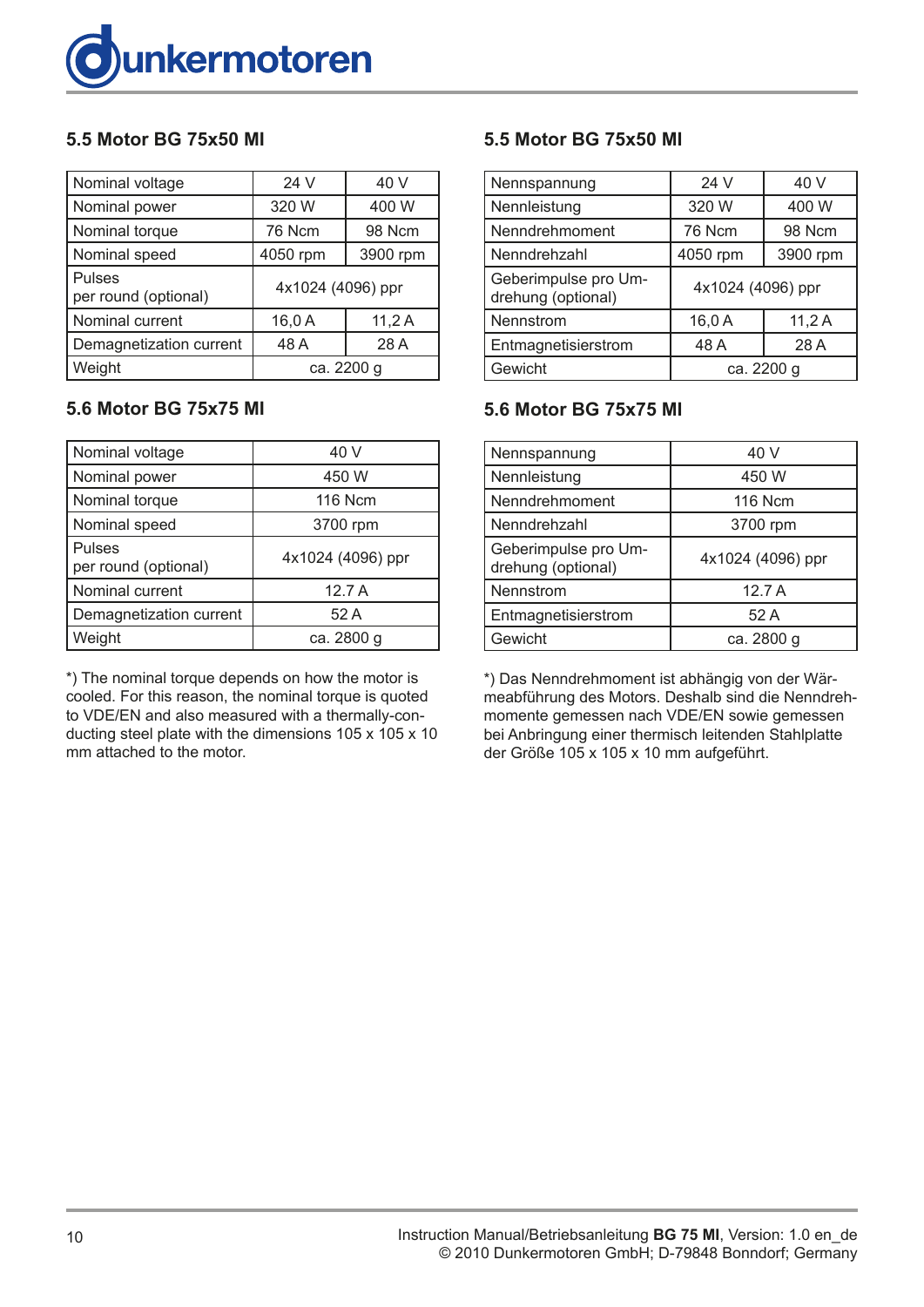

### <span id="page-10-0"></span>**5.7 Optional attachments**

#### **Worm gear (SG)**

The worm gears are extremely quiet running. In many applications, having the gearbox output shaft at 90° to the motor shaft helps to make optimum use of available space. On request worm gears can be supplied with a hollow output shaft.

| l Reduction ratio                     | 15:180:1 |
|---------------------------------------|----------|
| Continuous output torque   Max. 30 Nm |          |

#### **Planetary gears (PLG)**

Planetary gears have the highest permissible continuous torque of all types of gearbox and, at the same time are very compact, have low weight, and have excellent efficiency.

| l Reduction ratio                      | 13:1710:1 |
|----------------------------------------|-----------|
| Continuous output torque   Max. 160 Nm |           |

#### **Brakes (E)**

Brushless DC motors in the BG range can be fitted with a power-off or a power-on brake as an option.

#### **Absolut encoders (AE)**

For larger projects brushless DC motors in the BG 75 range can be fitted with an attached absolut encoder.

# **6 Types of operation**

The graphical user interface (see Section 9) enables parameterisation for the following types of operation: - Current/torque mode

- Velocity mode
- Position mode
- SVEL mode

#### **5.7 Optionale Anbauten**

#### **Schneckengetriebe (SG)**

Die Schneckengetriebe zeichnen sich durch hohe Laufruhe aus. Bei vielen Anwendungen ist die um 90° gegenüber der Motorwelle versetzte Getriebewelle von baulichen Gegebenheiten her optimal. Auf Anfrage sind Schneckengetriebe auch mit Hohlwelle lieferbar.

| Untersetzungen   | 5:1  80:1  |
|------------------|------------|
| Dauerdrehmomente | Imax.30 Nm |

#### **Planetengetriebe (PLG)**

Planetengetriebe haben die höchsten zulässigen Dauerdrehmomente aller Getriebe bei gleichzeitig sehr kompakter Bauform, geringem Gewicht und ausgezeichnetem Wirkungsgrad.

| Untersetzungen   | 13:1710:1     |
|------------------|---------------|
| Dauerdrehmomente | I max. 160 Nm |

#### **Bremsen (E)**

Bürstenlose Gleichstrommotoren der Baureihe BG können optional mit angebauten Ruhe- oder Arbeitsstrombremsen ausgerüstet werden.

#### **Absolutwertgeber (AE)**

Für größere Projekte können Motoren der Baureihe BG 75 mit angebauten Absolutwertgebern ausgestattet werden.

### **6 Betriebsarten**

Das Graphical User Interface (siehe Abschnitt 9) ermöglicht die Parametrierung für folgende Betriebsarten:

- Current/torque mode
- Velocity mode
- Position mode
- SVEL mode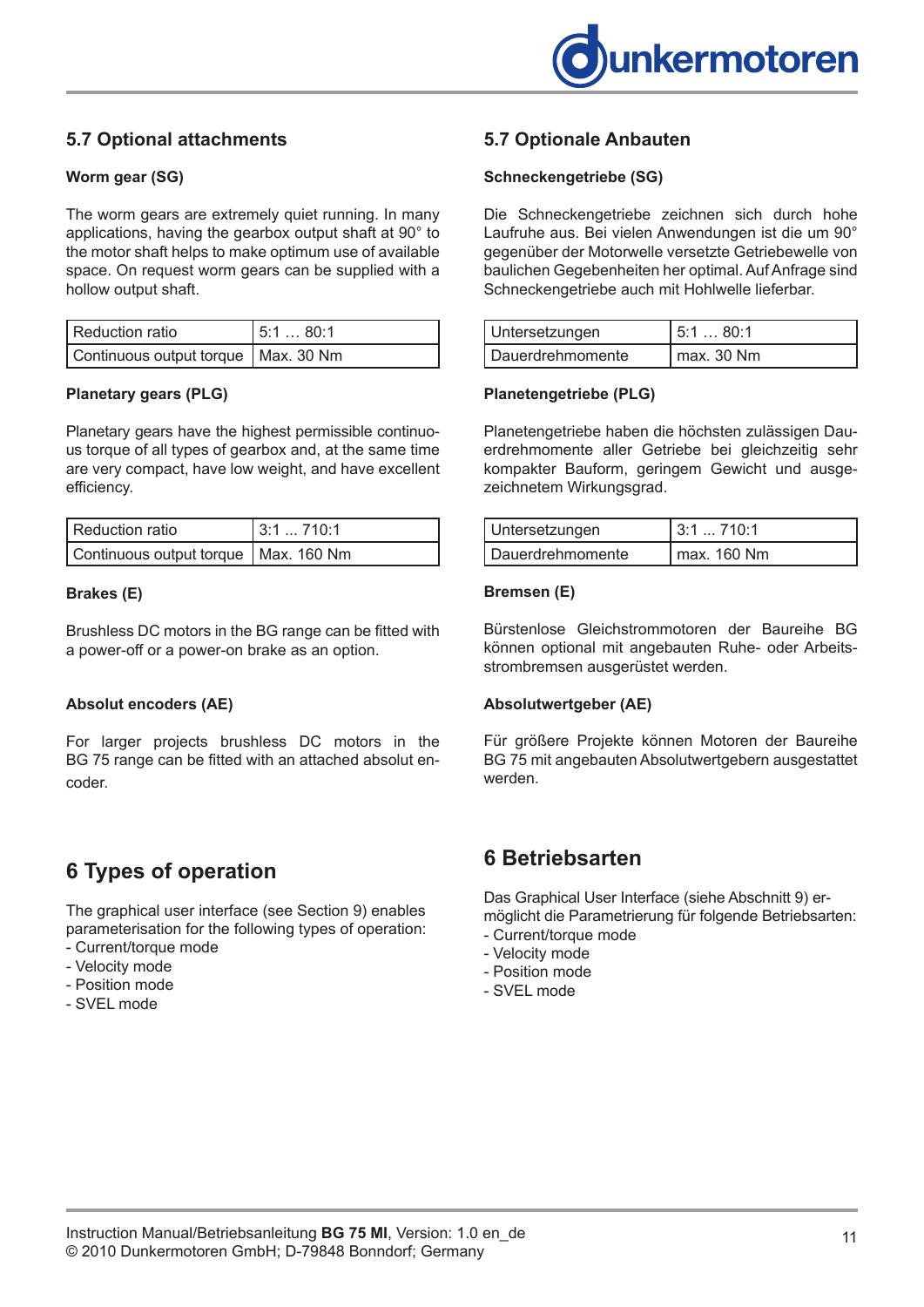<span id="page-11-0"></span>

# **7 Protective functions**

The objective of protective functions is to protect the motor against damages by use outside of the permitted operating range.

### **7.1 Ballast circuit**

During braking operations, kinetic energy is stored as electrical energy in an intermediate part of the regulation circuit. This can cause excessive voltage in the intermediate circuit, which, in an extreme case, could cause damage to electrical components. To prevent this, a DC-power supply should be used which has a bridge rectifier and a smoothing capacitor of at least 1000 µF per 1 A nominal motor current.

In addition, an external ballast resistor (drop resistor) is neccessary.

Dunkermotoren recommends a resistor ≥ 2,2Ω (24V) and  $\geq 4.7\Omega$  (40V).

The ballast resistor has to be defined depending on the braking power (at least 50watts). It is necessary to use a fuse of 6,3AT against overloading of the ballast resistor.

See also chapter 9 commissioning

According to standard, Dunkermotoren offers the ballast resistor (must be ordered seperately).

SNR 41197.57200

#### **7.2 Over-temperature protection**

To protect the motor against overloading, a temperature sensor is built into the electronic output stage, which measures the temperature of the printed circuit board (PCB) and switches the controller off at approx. 110 °C. To return the drive to service after the over-temperature cut-off, the error must be acknowledged either by switching the digital inputs in the mode "stop with freewheel" or must be short-time disconnected from the logic power supply.

### **7.3 Current limitation**

To protect the motor against overloading, the motor current (phase current) will be supervised from a  $1<sup>2</sup>t$ protective function and will be limited (if necessary).

# **7 Schutzfunktionen**

Schutzfunktionen dienen dem Schutz des Motors vor Zerstörung außerhalb des zulässigen Betriebsbereiches.

#### **7.1 Ballastschaltung**

Bei Bremsvorgängen wird die kinetische Energie als elektrische Energie in den Zwischenkreis zurückgeführt. Dabei kann es im Zwischenkreis zu Spannungsüberhöhungen kommen, die im Extremfall Schäden an elektrischen Bauteilen verursachen können. Um dies zu vermeiden, sollten DC-Netzteile mit Brückengleichrichter und einem Glättungskondensator von mindestens 1000µF pro 1A Motornennstrom verwendet werden. Zusätzlich ist ein externer Ballastwiderstand notwendig. Dunkermotoren empfiehlt einen Ballastwiderstand ≥ 2,2Ω (bei 24V) und ≥ 4,7Ω (bei 40V). Der Bremswiderstand muß an die zu erwartende Bremsleistung angepasst werden (mindestens 50Watt). Eine Sicherung von 6,3AT ist als Schutz gegen Überbelastung des Ballastwiderstandes erforderlich.

Siehe hierzu auch Kapitel 9 Inbetriebnahme

Dunkermotoren bietet den Ballastwiderstand Standardmäßig an (dieser muss separat bestellt werden).

SNR 41197.57200

### **7.2 Übertemperaturschutz**

Zum Schutz des Motors bei Überlastung ist ein Temperaturmeßfühler in der elektronischen Endstufe integriert, welcher die Temperatur der Leiterplatte mißt und den Regler bei 110°C abschaltet. Um den Antrieb nach dem Abschalten wieder in Betrieb zu nehmen, muß der Fehler entweder durch schalten der digitalen Eingänge in den Modus "Stop mit Freilauf" oder durch kurzzeitiges trennen der Logikspannungsversorgung quittiert werden.

### **7.3 Strombegrenzung**

Um den Motor vor Überlastung zu schützen wird der Motorstrom (Phasenstrom) über eine l<sup>2</sup>t-Schutzfunktion überwacht und gegebenenfalls begrenzt.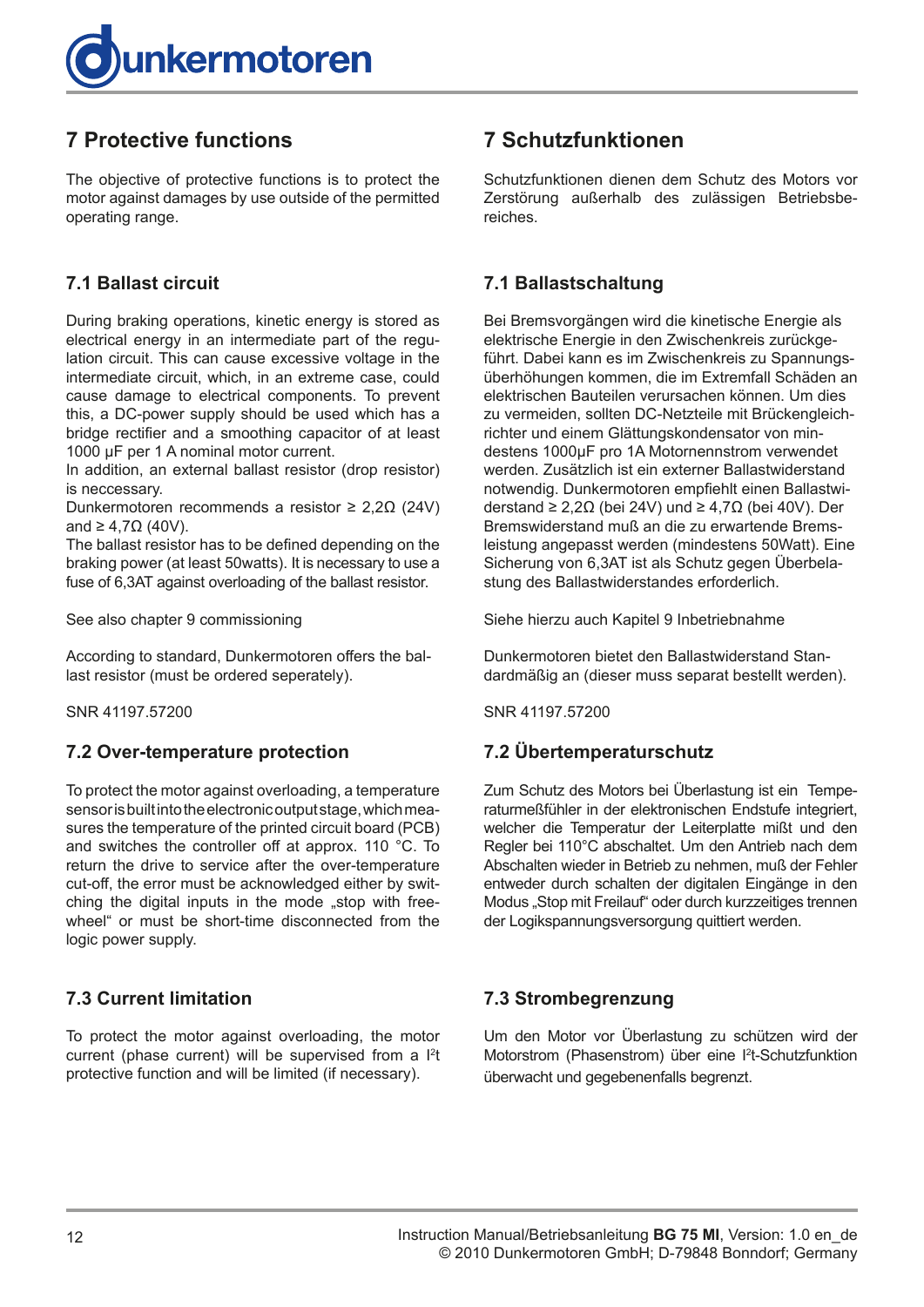

# <span id="page-12-0"></span>**8 Installation/ terminal assignment**



#### **8.1 Mechanical assembly**



**During installation, ensure that con nectors are not damaged. Bent pins can cause a short circuit and destroy** 

Before installation, check the drive externally for visible signs of damage. Do not install a damaged drive. The drive must be secured with at least 4 threaded fasteners to a flat surface. Screws in the flange must be fitted with spring washers to prevent them coming loose. The radial and axial loads on the motor output shaft must not exceed 150 N. For motor-gear units, see the gearbox documentation for relevant data.

### **8.2 Electro-magnetic compatibility**

The BG 75 MI drive and the machine in which it is installed give rise to the radiation of electromagnetic interference. Without suitable protective measures, this can influence signals in control cables and parts of the installation and endanger the operational reliability of the installation. Before putting the machine into service, its electromagnetic compatibility must be checked and any necessary measures taken.

# **8 Installation/ Anschlußbelegung**



 **schalten !**



**Strom- und Spannungsspitzen durch aktives Bremsen!**

**Die Folge:** <mark>VORSICHT</mark> Zerstörung der integrierten Elektronik möglich.

**► Glättungskondensator verwenden!** (Siehe Kapitel "Schutzfunktionen")



**Es ist empfehlenswert, für die Versorgungsspannung und die Elektronikversorgung (+24V), 2 separate Netzteile zu verwenden, die eine HINWEIS gemeinsame Masse (-0V) haben.**

### **8.1 Mechanische Montage**



**Achten Sie bei der Installation darauf, dass die Steckverbinder nicht beschädigt werden. Umgebogene Pins können den Antrieb durch Kurzschluss**

Prüfen Sie den Antrieb vor der Installation auf äußerlich sichtbare Beschädigungen. Bauen Sie beschädigte Antriebe nicht ein. Der Antrieb muss mit mindestens 4 Schraubverbindungen an einer planen Oberfläche befestigt werden. Die Flanschschrauben müssen mit Federrringen gegen Verdrehen geschützt werden.

Die Motorabtriebswelle darf mit maximal 150N radial oder axial belastet werden. Bei Getriebmotoren sind die entsprechenden Daten der Dokumentation zum Getriebe zu entnehmen.

### **8.2 Elektromagnetische Verträglichkeit**

Beim Antrieb BG 75 MI und bei der Maschine, in welche der Antrieb eingebaut wird, entstehen elektromagnetische Störstrahlungen. Diese können ohne geeignete Schutzmaßnahmen die Signale von Steuerleitungen und Anlageteilen beeinflussen und die Betriebssicherheit der Anlage gefährden.

Vor dem Betrieb muss die elektromagnetische Verträglichkeit der Maschine geprüft und sichergestellt werden.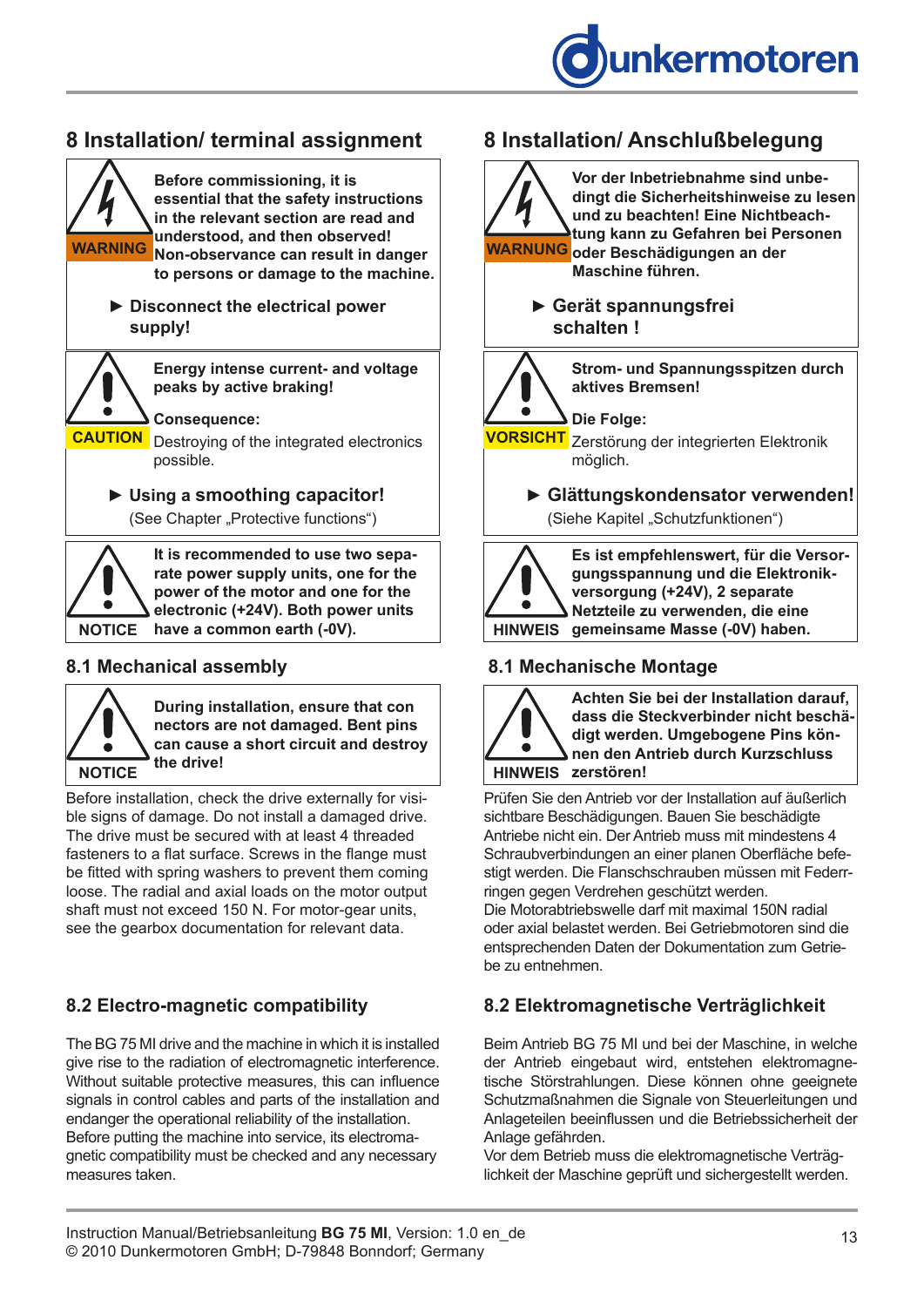<span id="page-13-0"></span>

### **8.3 Protective earth connection**



**To protect the drive against damage or destruction by static discharge (ESD), the motor housing must be earthed. As far as possible, the drive should only be handled by persons wearing ESD-protective** 

- The motor housing must be connected to the machine earth by a separate earth lead.
- This cable must be connected to the flange with a screw.
- Please avoid touching the connectors.

### **8.4 Motor power supply**

The 4-pin connector is for the motor power stage. Round connector, Intercontec

### **8.3 Schutzleiter Anschluss**



- Das Motorgehäuse muß mit einem separaten Schutzleiter kabel mit der Maschinenmasse verbunden werden.
- Hierzu wird das Kabel mit einer Schraube im Flansch befestigt.
- Bitte die Steckerpins nicht berühren

#### **8.4 Leistungsversorgung Motor**

Der 4-polige Motorstecker dient zur Leistungsversorgung des Motors. Rundstecker, Fa. Intercontec

| Con-<br>nector<br>pin | Connection            | Lead colour<br>in connec-<br>tion cable<br>with 4-pin<br>right-angle<br>connector<br>*1) |
|-----------------------|-----------------------|------------------------------------------------------------------------------------------|
|                       | + (motor<br>power)    | black                                                                                    |
| 2                     | Ballast resi-<br>stor | black                                                                                    |
| 3                     | $P$ GND $(0V)$        | black                                                                                    |
|                       | Earth wire<br>*2)     | yellow/<br>green                                                                         |

\*1) Lead colours refers to standard connection cables of Dunkermotoren.

\*2) By default, Pin 4 is connected with the motor housing via the motor connector housing.Thus, it is not suited as protective earth but only as functional earth. On request, Pin 4 can be connected to the motor housing with a seperate lead. Then Pin4 can be used as protective earth connection.



Turning the connector of more than +240°/ - 10°!

Consequence:

Short circuit, short circuit to frame or malfunction by unfixed wires at the solder point possible

 **► Don't turn the plug more than +240°/ - 10°!**



| Ste-<br>cker-<br>Pin | Anschluss              | Litzen-<br>farbe der<br>Anschluss-<br>leitung mit<br>4pol. Winkel-<br>stecker *1) |
|----------------------|------------------------|-----------------------------------------------------------------------------------|
|                      | + (motor po-<br>wer)   | schwarz                                                                           |
| 2                    | Ballastwider-<br>stand | schwarz                                                                           |
| 3                    | $P$ GND $(0V)$         | schwarz                                                                           |
|                      | Funktionserde<br>*2)   | gelb/grün                                                                         |

\*1) Litzenfarben beziehen sich auf Standard Anschlussleitungen von Dunkermotoren.

\*2) Standardmäßig ist Pin 4 über das Steckergehäuse mit dem Motorgehäuse verbunden und ist damit nur als Funktionserde, aber nicht als Schutzerde verwendbar. Auf Anfrage kann Pin 4 über eine separate Litze intern mit dem Gehäuse verbunden und dann als Schutzerde verwendet werden.



Verdrehen des Anschlußsteckers über einen Drehwinkel von +240°/ - 10°!

Die Folge: Kurzschluss, Körperschluss oder Fehlfunktion durch gelöste Litzen an den Lötstellen möglich

 **► Stecker maximal um +240°/ - 10° verdrehen!**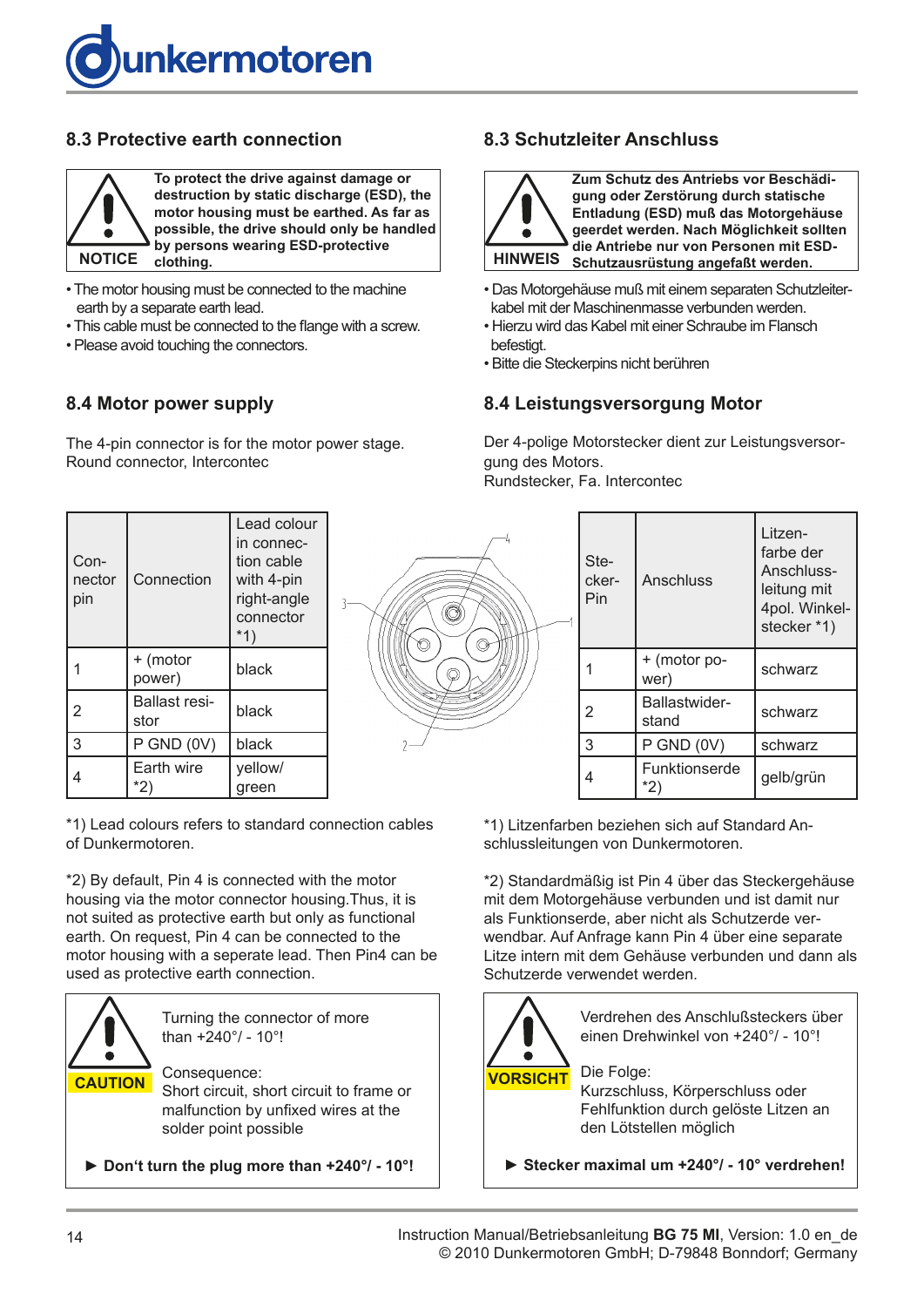

<span id="page-14-0"></span>

**Mating connector with cable (please order in addition)** For the BG 75 MI motors with 4-pin connector, pre-assembled connection cables are available in a range of lengths from stock. On one end these cables have the appropriate 4-pin right-angle connector already fitted. At the other end the cable is simply cut off. The diameter of the cable is 9.5 to 12 mm.

#### **Gegenstecker mit Anschlußleitung (bitte mitbestel-**

**len):** Für die Motoren BG 75 MI mit 4-poligem Anschlußstecker stehen passende, vorkonfektionierte Anschlußleitungen in verschiedenen Längen ab Lager zur Verfügung. Die Leitungen sind auf einer Seite mit einer entsprechenden 4-poligen Winkeldose anschlußfertig konfektioniert. Auf der anderen Seite sind die Leitungen glatt abgeschnitten. Die Leitungen haben einen Durchmesser von 9,5 bis 12 mm.

#### **The following cable lengths are available:**

| <b>Cable length</b> |
|---------------------|
| 3m                  |
| 10 <sub>m</sub>     |

#### **Es sind folgende Leitungslängen lieferbar:**

| Leitungslänge |  |
|---------------|--|
| 3m            |  |
| 0m            |  |



#### **8.5 Power supply electronic and**

#### **8.5 Elektronikversorgung und**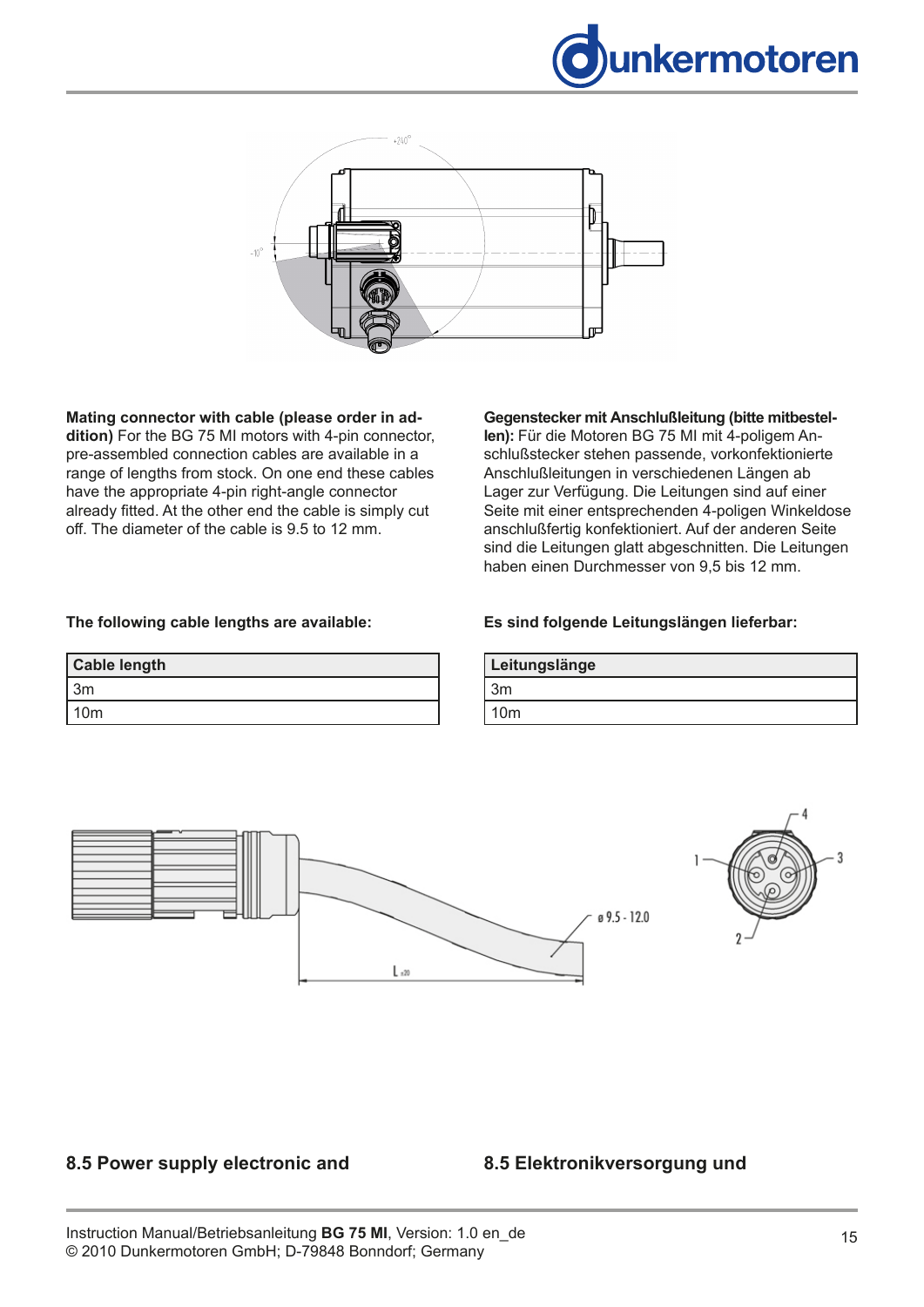<span id="page-15-0"></span>

#### **signal interface**

The 12pin motor plug supplies 24V for the control electronics and logic. Round plug to DIN 45326, Binder, Series 723

#### **Signalschnittstelle**

Der 12-polige Motorstecker dient zur Versorgung der Regelelektronik mit 24 VDC und Logik. Rundstecker nach DIN 45326, Fa. Binder, Serie 723



| Con-<br>nector<br>pin | Connection       | Lead colour in con-<br>nection cable with<br>12-pin right-angle<br>connector (*) |
|-----------------------|------------------|----------------------------------------------------------------------------------|
| A                     | IN <sub>0</sub>  | yellow                                                                           |
| B                     | IN <sub>1</sub>  | blue                                                                             |
| $\mathsf{C}$          | IN <sub>2</sub>  | brown                                                                            |
| D                     | IN <sub>3</sub>  | green                                                                            |
| E                     | OUT <sub>1</sub> | grey                                                                             |
| F                     | OUT <sub>2</sub> | grey-pink                                                                        |
| G                     | $AI (+)$         | pink                                                                             |
| H                     | $AI(-)$          | violet                                                                           |
| J                     | Uc (+24V) Logic  | red                                                                              |
| K                     | GND (0V) Logic   | black                                                                            |
| L                     | IN4              | red-blue                                                                         |
| M                     | OUT3             | white                                                                            |

(\*) Lead colours refers to standard connection cables of Dunkermotoren.

#### **8.6 Schematic circuit of the digital outputs**

| Stecker-<br>Pin | Anschluß         | Litzenfarbe der An-<br>schluß-<br>leitung mit 12pol. Win-<br>kelstecker (*) |
|-----------------|------------------|-----------------------------------------------------------------------------|
| A               | IN <sub>0</sub>  | gelb                                                                        |
| B               | IN <sub>1</sub>  | blau                                                                        |
| С               | IN <sub>2</sub>  | braun                                                                       |
| D               | IN <sub>3</sub>  | grün                                                                        |
| Е               | OUT <sub>1</sub> | grau                                                                        |
| F               | OUT <sub>2</sub> | grau-rosa                                                                   |
| G               | $AI(+)$          | rosa                                                                        |
| н               | $AI(-)$          | violett                                                                     |
| J               | Uc (+24V) Logic  | rot                                                                         |
| Κ               | GND (0V) Logic   | schwarz                                                                     |
|                 | IN4              | rot-blau                                                                    |
| M               | OUT <sub>3</sub> | weiß                                                                        |

(\*) Litzenfarben beziehen sich auf Standard Anschlussleitungen von Dunkermotoren.

#### **8.6 Prinzipschaltung der Digitalausgänge**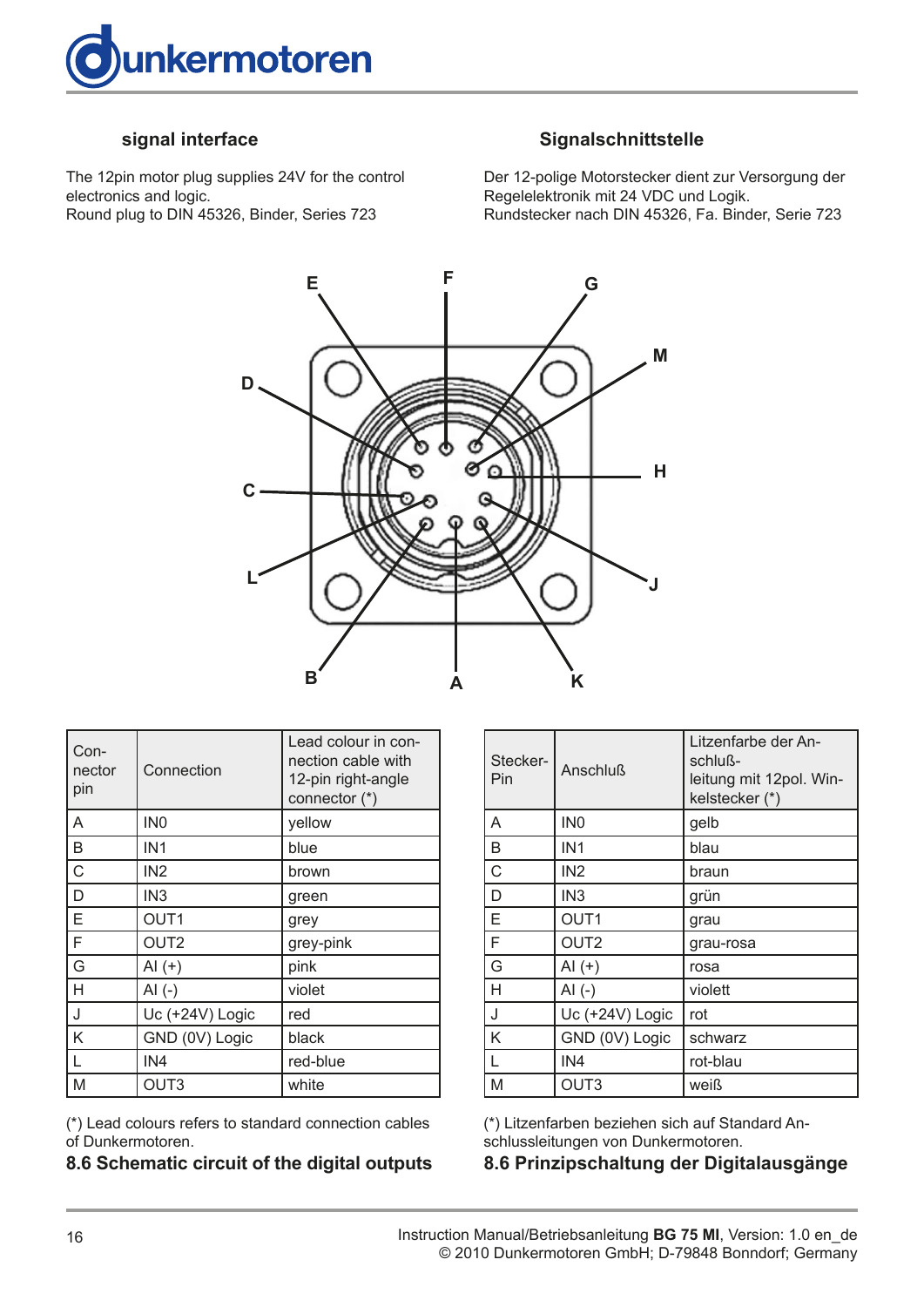



**8.7 Schematic circuit of the digital inputs**



Mating connector with cable (please order in addition) For the BG 75 MI motors with 12-pin connector, pre-assembled connection cables are available in a range of lengths from stock. On one end these cables have the appropriate 12-pin right-angle connector already fitted. At the other end the cable is simply cut off. The diameter of the cable is 7.8 mm.Mating connector with cable (please order in addition)



**8.7 Prinzipschaltung der Digitaleingänge**



Gegenstecker mit Anschlußleitung (bitte mitbestellen): Für die Motoren BG 75 MI mit 12-poligem Anschlußstecker stehen passende, vorkonfektionierte Anschlußleitungen in verschiedenen Längen ab Lager zur Verfügung. Die Leitungen sind auf einer Seite mit einer entsprechenden 12-poligen Winkeldose anschlußfertig konfektioniert. Auf der anderen Seite sind die Leitungen glatt abgeschnitten. Die Leitungen haben einen Durchmesser von 7,8



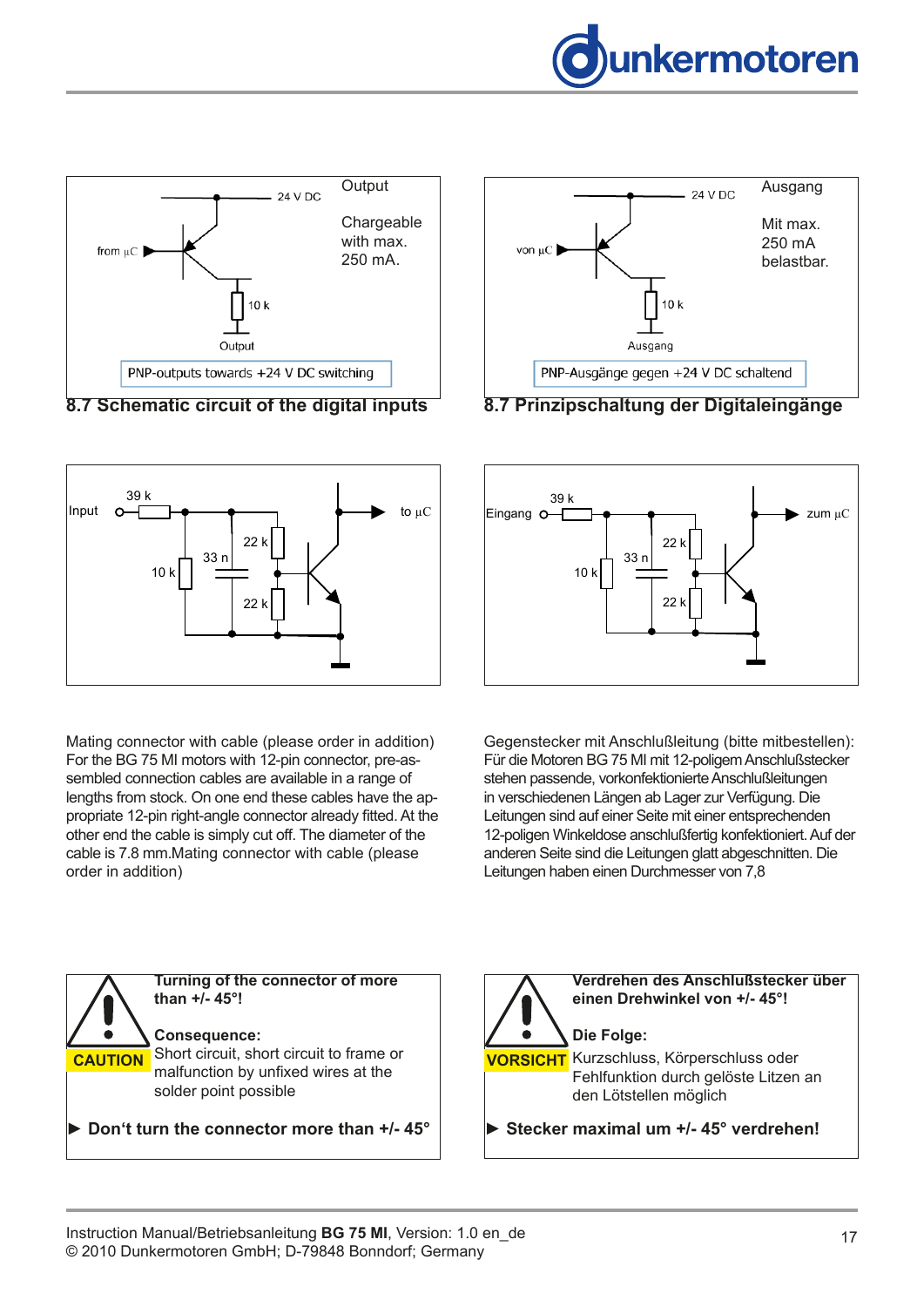<span id="page-17-0"></span>



### **8.8 Maximum cable length and power supply**



**► Mind the maximum cable length!** 

### **8.8 Maximale Kabellängen und Spannungsversorgung**



**Erfolgt die Versorgung von Leistungs- und Logikteil durch eine gemeinsame 24V DC Spannungsquelle, ist ein sicherer Betrieb nicht immer gewährleistet!**

**Die Folge:** ▪ Unterspannungsabschaltung oder

▪ Motor Reset

**► Maximale Kabellänge beachten!** 

| Type of motor/<br>Motortyp | Min. power<br>supply/<br>min. Versor-   [A]<br>gungsspan-<br>nung [V] | Max. current/<br>max. Strom | Conductor<br>cross section/<br>Leiterquer-<br>schnitt $\text{[mm}^2$ | Max. recom-<br>mended cable<br>length/ max.<br>empfohlene<br>Kabellänge<br>[m] | Standard<br>cable length<br>*/ Standard<br>Kabellänge* | Order numb-<br>er cable/ Be-<br>stellnummer<br>Kabel |
|----------------------------|-----------------------------------------------------------------------|-----------------------------|----------------------------------------------------------------------|--------------------------------------------------------------------------------|--------------------------------------------------------|------------------------------------------------------|
| BG75 (SI, PI, CI, MI)      | 21,6                                                                  | 35                          | 2,5                                                                  | 4,4                                                                            | 3m                                                     | 27573 40650                                          |
|                            | 24,0                                                                  | 35                          | 2,5                                                                  | 8,7                                                                            | 3 <sub>m</sub>                                         | 27573 40660                                          |

\* Can be ordered at Dunkermotoren/ bestellbar bei Dunkermotoren

#### **If the supply of power and logic electronic is procceded by separate power sources, the following cable lengths are available:**

| <b>Cable length</b> |
|---------------------|
| ∣3m                 |
| 10 <sub>m</sub>     |

**8.9 CAN field bus connection**

**Erfolgt die Versorgung von Leistungs- und Logikteil durch getrennte Spannungsquellen, sind folgende Leitungslängen lieferbar:**

| Leitungslänge   |     |
|-----------------|-----|
| 3m              |     |
| 10 <sub>m</sub> |     |
| . <b>.</b><br>. | . . |

**8.9 CAN-Feldbusanschluss**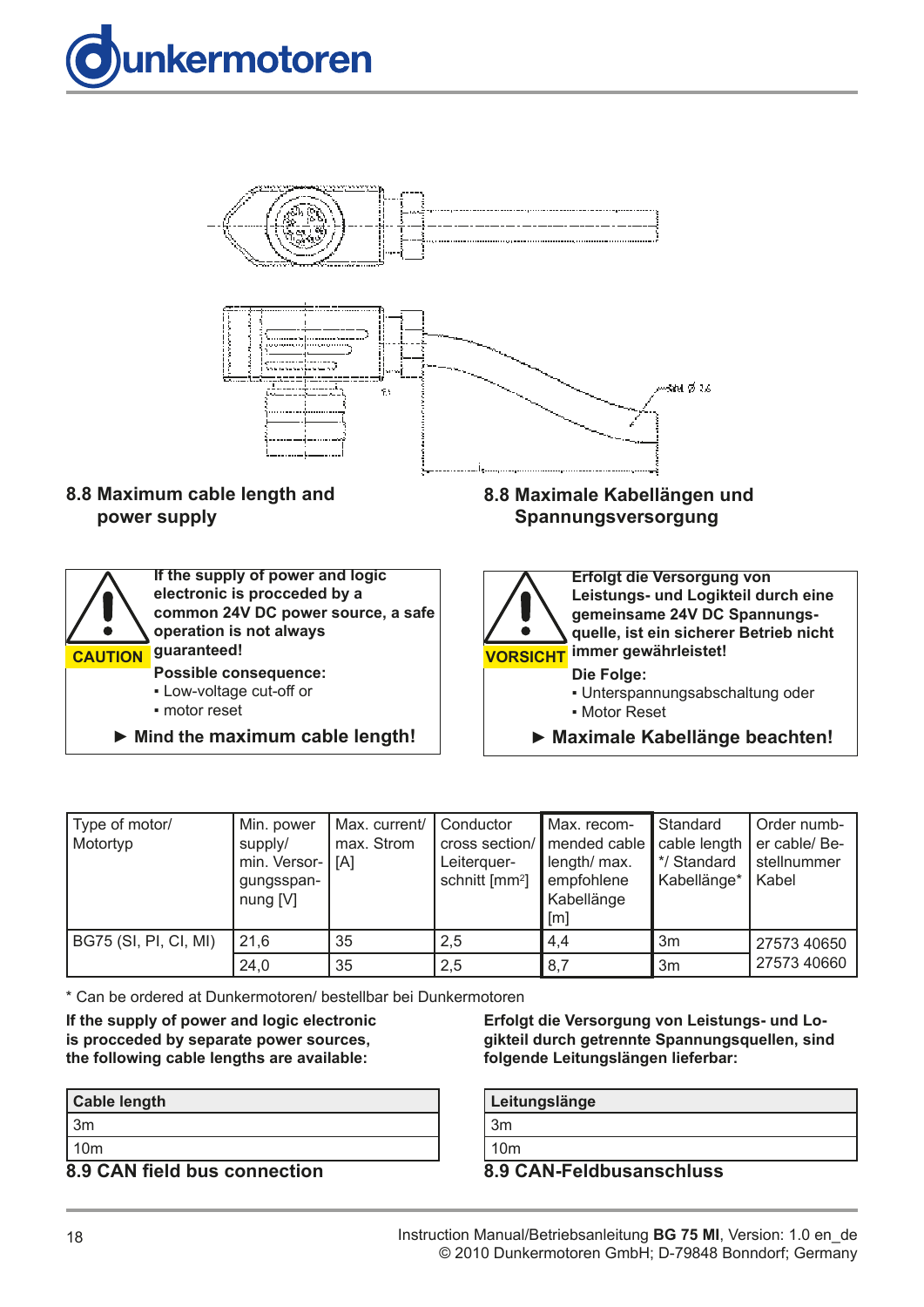

<span id="page-18-0"></span>Round plug M12, Binder, Series 763, Art.No. 09-3443-00-05

| <b>Connector</b><br>pin | <b>Connection</b> |
|-------------------------|-------------------|
|                         | n.c               |
| 2                       | n.c               |
| 3                       | n.c               |
| 4                       | CAN H             |
| 5                       | CAN-L             |



**1**

| Stecker-<br>Pin | <b>Anschluß</b> |
|-----------------|-----------------|
|                 | n.c.            |
| $\mathfrak{p}$  | n.c.            |
| 3               | n.c.            |
|                 | CAN-H           |
| 5               | CAN-L           |

**Mating connector (not in scope of supply)**  Hirschmann Type ELKE512PG9, Art.No. 933040-100

#### **Gegenstecker (nicht im Lieferumfang enthalten):** Fa. Hirschmann Typ ELKE512PG9, Art.Nr. 933040-100

## **Mating connector with cable**  (not in scope of supply, see "Motion Starter Kit")

Lumberg, Type 0935 253 103

| <b>Cable length</b> |
|---------------------|
| 1m                  |
| ' 8m                |

### **Gegenstecker mit Anschlußleitung**  (nicht im Lieferumfang enthalten, siehe "Motion **Starter Kit"):**

Fa. Lumberg, Typ 0935 253 103

| Leitungslänge |  |
|---------------|--|
| 1m            |  |
| m             |  |





# **9 Commissioning**

Rundstecker M12, Fa. Binder, Serie 763, Art.Nr. 09-3443-00-05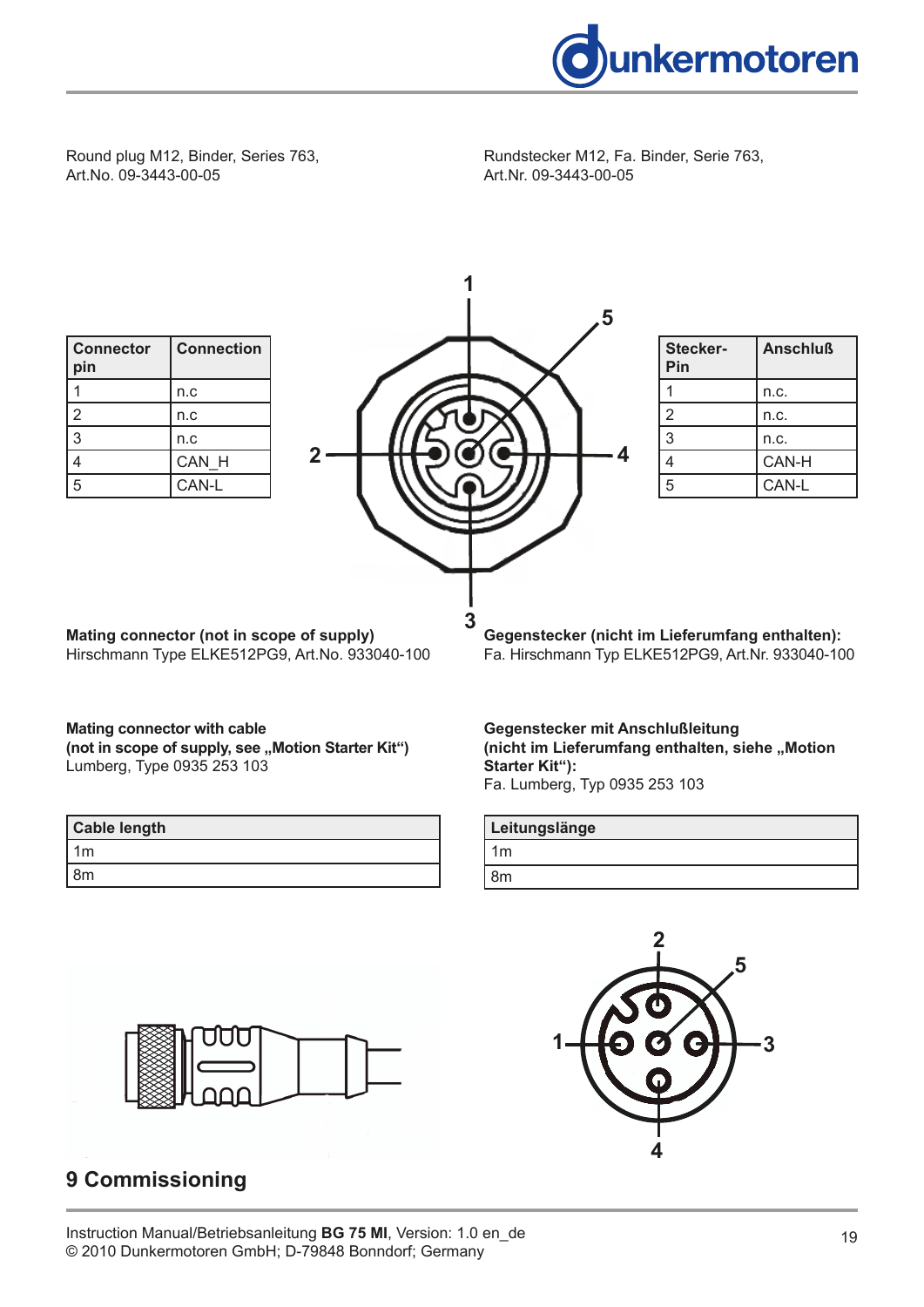<span id="page-19-0"></span>



**Before commissioning, it is essential that the safety instructions in the relevant section are read and understood, and then observed! Non-observance can result in danger WARNING WARNUNG to persons or damage to the machine.**

▶ Disconnect the electrical power  **supply!**



**Incorrectly set parameter can cause oscillation of the controller!**

**Consequence:**

**CAUTION** The motor could be destroyed.

**► Current limits and control parameters are initially set to low values and then carefully increased in small steps!**



**Wrong polarity of the power supply for motor, electronics and data line! The motor is not protected against wrong connection.**

#### **Consequence:**

Destroying of the integrated electronics possible.

#### **► Check the right polarity!**



**Loops must be avoided for all grounding concepts. Shielded cable must be used for the whole cable system without interruption. Up to a length of 10m a common** 

**power and signal cable can be used. If the cable is longer than 10m it is recommended to separate power and signal in different shielded cables. When standard wires from Dunkermotoren are used, the shielding must be spaciously applied inside the control cabinet.**

# **9 Inbetriebnahme**



**Vor der Inbetriebnahme sind unbedingt die Sicherheitshinweise zu lesen und zu beachten! Eine Nichtbeachtung kann zu Gefahren bei Personen oder Beschädigungen an der Maschine führen.**

> **► Gerät spannungsfrei schalten !**



**Falsch eingestellte Parameter können zum Schwingen des Reglers führen!**

**VORSICHT** Der Motor kann zerstört werden.

**► Stromgrenzen u Reglerparameter mit kleinen Werten beginnend, langsam erhöhen!**



**Falsche Verpolung der Spannungsversorgung von Motor, Elektronik und Datenleitung! Der Antrieb hat keinen Verpolschutz.**

**Die Folge:**

Zerstörung der integrierten Elektronik möglich.

### **► Auf richtige Polarität achten!**



**Grundsätzlich sind bei allen Erdungskonzepten Schleifen zu vermeiden. Leitungsschirme sind über die gesamte Verkabelung ohne Unterbrechung vorzusehen.** 

**Leistungs und Signalleitungen können bis zu einer Länge von 10m gemeinsam in einem geschirmten Kabel geführt werden. Übersteigt die Kabellänge 10m, ist es empfehlenswert, die Signal und Leistungsleitungen in getrennt geschirmten Kabeln zu führen. Werden die von Dunkermotoren verfügbaren Standardkabel verwendet, so ist die Schirmung im Schaltschrank breitflächig aufzulegen.** 

# **10 Maintenance & Service**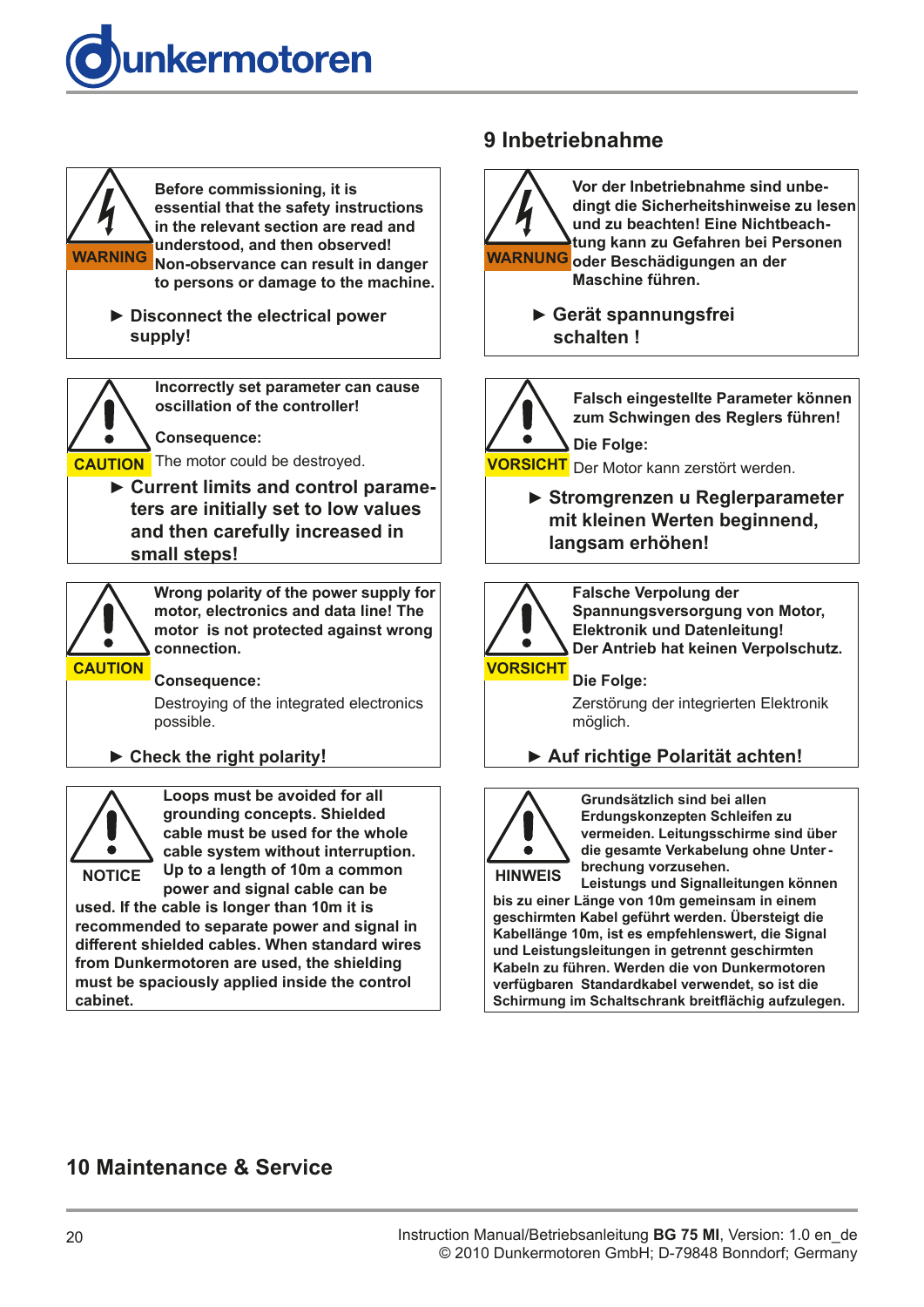

#### **9.1 Schematic circuit for power supply controller/ motor BG75 MI**



The inrush current must be realized by a soft start function when a variety of motors will be switched on. This is either possible by using of a adequate power supply unit or as shown in the schematic circuit.

#### **9.1 Prinzipschaltbild Spannungs versorgung Regler/ Motor BG75 MI**



**Stromspitzen beim Einschalten mehrerer hintereinander geschalteter Motoren!**

**Die Folge:** Die integrierte Elektronik kann zerstört werden.

**► Softstartwiderstand verwenden (Siehe Prinzipschaltbild)**

Beim Einschalten einer Vielzahl von Antrieben muß der Einschaltstrom über eine Softstartfunktion realisiert werden. Das kann entweder durch entsprechende Wahl eines Netzteiles oder wie im nachfolgenden Prinzipschaltbild erfolgen.<br>genden Prinzipschaltbild erfolgen.



The grey section of the schematic circuit shows the precisely connection of a BG75 MI. It is also possible to connect in series more BG-motors as shown.

**1)** The non-grey section of the schematic circuit shows only emblematical the connection of several motors. When a number of BG-motors will combined in this way, it is neccessary to attend the schematic circuit in the user manual about the corresponding motors (BG 45, BG65, BG75).

Der grau hinterlegte Ausschnitt des Prinzipschaltbildes zeigt die exakten Anschlüsse eines BG75 MI. Es können auch mehrere BG-Motoren, wie dargestellt, hintereinander geschaltet werden.

> **1)** Der anschließende, nicht grau hinterlegte Bereich des Schaltbildes, stellt nur sinnbildlich mehrere Motoren und deren Anschluss dar. Wenn mehrere BG-Motoren in dieser Art kombiniert werden, müssen die Prinzipschaltbilder für die Spannungsversorgung (Regler/ Motoren) der entsprechenden Motorvarianten (BG 45, 65, BG75) in den jeweiligen Bedienungsanleitungen beachtet werden.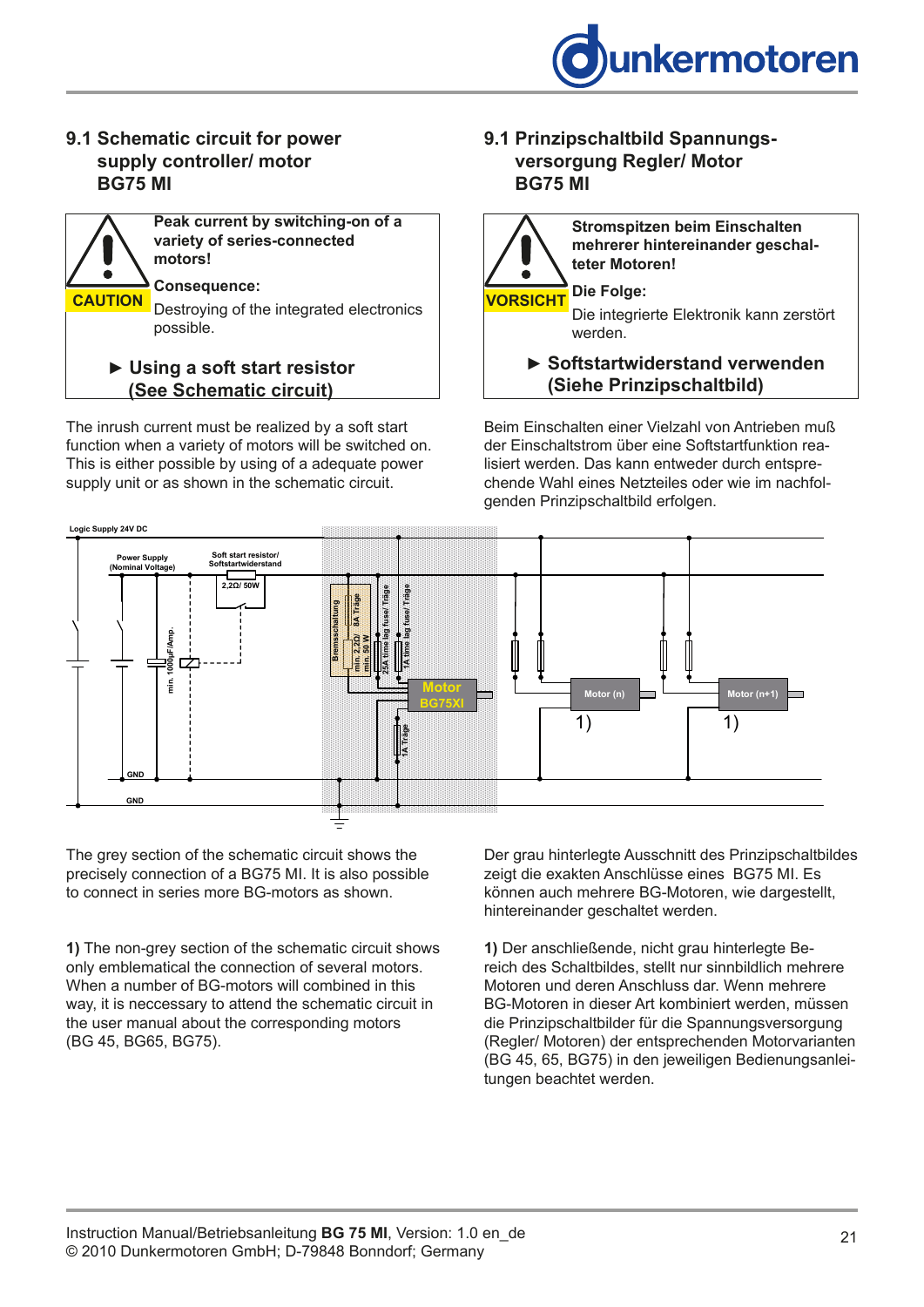<span id="page-21-0"></span>

#### **10.1 Maintenance, taking out of service and disposal**

#### Maintenance:

This drive does not require maintenance. The gearbox is lubricated for life. In the event of a fault, please contact us and only have the drive repaired by Dunkermotoren.

Taking out of service:



Disposal:

Take the drive out of service (see above). Dismantle the drive ready for disposal and break it up into its individual components. Sort the individual parts according to material and forward for disposal. Adherence to the requirements of legislation governing disposal and environmental guidelines in the country of use must be ensured when disposing of electronic components and gear lubricant.

# **10 Wartung & Service**

#### **10.1 Wartung, Ausserbetriebsetzung und Entsorgung**

Wartung:

Dieser Antrieb benötigt keine Wartung. Die Getriebe sind lebensdauergeschmiert. Wenden Sie sich im Störfall direkt an uns und lassen Sie Reparaturen am Antrieb nur von Dunkermotoren durchführen.

Ausserbetriebsetzung:

**Vor der Ausserbetriebnahme sind unbedingt die Sicherheitshinweise zu lesen und zu beachten! HINWEIS**

Entsorgung:

Setzen Sie den Antrieb ausser Betrieb (s.o.). Demontieren Sie den Antrieb für die Entsorgung und zerlegen Sie den Antrieb in die Einzelkomponenten. Sortieren Sie die Einzelteile nach Material und führen Sie diese der Entsorgung zu. Bei der Entsorgung von Elektronik und Getriebefett sind die spezifischen Entsorgungs-vorschriften und Umweltrichtlinien des jeweiligen Landes zu beachten.

#### **10.2 Service & Support**